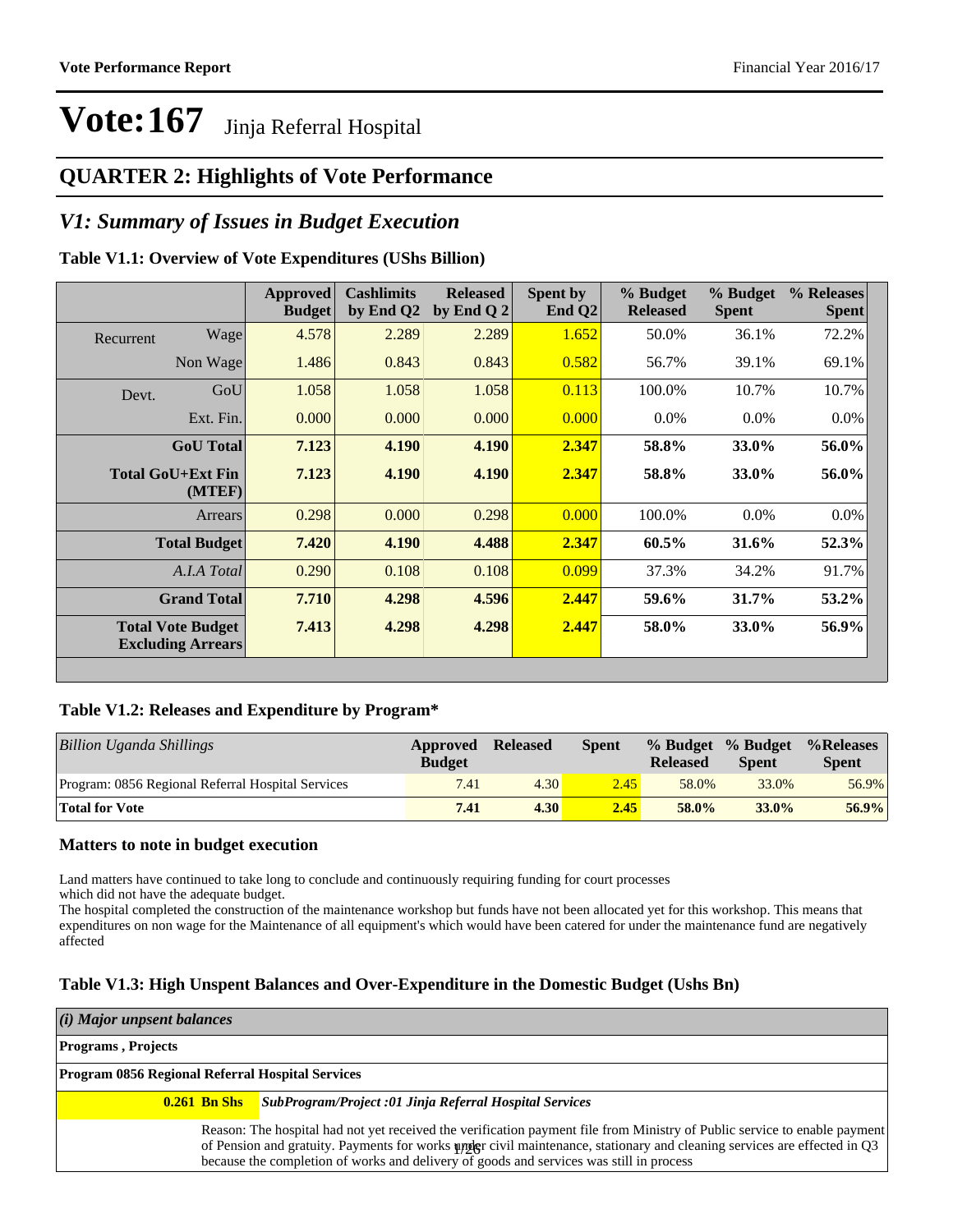### **QUARTER 2: Highlights of Vote Performance**

| <b>Items</b>         |                     |                                                                                                                                                                          |
|----------------------|---------------------|--------------------------------------------------------------------------------------------------------------------------------------------------------------------------|
| 108,938,548.000 UShs |                     | 213004 Gratuity Expenses                                                                                                                                                 |
|                      |                     | Reason: The hospital had not yet received the verification payment file from Ministry of Public service                                                                  |
| 99,737,962.000 UShs  |                     | 212102 Pension for General Civil Service                                                                                                                                 |
|                      |                     | Reason: The hospital had not yet received the verification payment file from Ministry of Public service                                                                  |
| 22,590,541.000 UShs  |                     | 224004 Cleaning and Sanitation                                                                                                                                           |
|                      |                     | Reason: The procurement process with the supplier on framework contract had not yet completed by the end<br>of the quarter However cleaning services had been completed. |
| 4,639,400.000 UShs   |                     | 221011 Printing, Stationery, Photocopying and Binding                                                                                                                    |
|                      |                     | Reason: The Supplier had not yet delivered all the printed stationary items by the time the quarter ended                                                                |
| 3,879,922.000 UShs   |                     | 228001 Maintenance - Civil                                                                                                                                               |
|                      |                     | Reason: works for minor repairs are still going on                                                                                                                       |
|                      | <b>0.945 Bn Shs</b> | SubProgram/Project: 1004 Jinja Rehabilitation Referral Hospital                                                                                                          |
|                      |                     | Reason: The ECG equipment is on the way to be delivered and the completion of the structures will be done in Q3. The<br>payments will be effected.                       |
| <b>Items</b>         |                     |                                                                                                                                                                          |
| 595,921,132.000 UShs |                     | 312101 Non-Residential Buildings                                                                                                                                         |
|                      |                     | Reason: Completion of structures are under way in Q3                                                                                                                     |
| 283,357,755.000 UShs |                     | 312202 Machinery and Equipment                                                                                                                                           |
|                      |                     | Reason: The shipping of the ECG equipment is on the way for delivery to the hospital                                                                                     |
| 65,695,645.000 UShs  |                     | 312104 Other Structures                                                                                                                                                  |
|                      |                     | Reason: certifying of payments that will be done in Q3                                                                                                                   |
|                      |                     | (ii) Expenditures in excess of the original approved budget                                                                                                              |

### *V2: Performance Highlights*

### **Table V2.1: Key Vote Output Indicators and Expenditures\***

| Vote, Vote Function<br><b>Key Output</b>                   | <b>Approved Budget and</b><br><b>Planned outputs</b>                                                                        |  |                                                                                                                                  | <b>Cumulative Expenditure</b> | <b>Status and Reasons for</b><br>any Variation from Plans                                                |       |
|------------------------------------------------------------|-----------------------------------------------------------------------------------------------------------------------------|--|----------------------------------------------------------------------------------------------------------------------------------|-------------------------------|----------------------------------------------------------------------------------------------------------|-------|
| <b>Programme: 0856 Regional Referral Hospital Services</b> |                                                                                                                             |  |                                                                                                                                  |                               |                                                                                                          |       |
| <b>Output: 085601 Inpatient services</b>                   |                                                                                                                             |  |                                                                                                                                  |                               |                                                                                                          |       |
| Description of Performance:                                | 30000 Admitted<br>90 % bed occupancy rate<br>5 days average length of stay<br>7000 Deliveries made.<br>4000 major surgeries |  | 6704 admitted<br>83 % bed occupancy rate<br>5.6 days average length of stay<br>1352 Deliveries made.<br>820 major surgeries made |                               | Inadequate supplies and lack of<br>oxygen negatively affected offering<br>services under major surgeries |       |
| Performance Indicators:                                    |                                                                                                                             |  |                                                                                                                                  |                               |                                                                                                          |       |
| No. of in-patients (Admissions) 30000                      |                                                                                                                             |  | No Data                                                                                                                          |                               |                                                                                                          |       |
| Output Cost: UShs Bn:                                      |                                                                                                                             |  | 5.54 $\frac{4}{2}$ 6 Shs Bn:                                                                                                     |                               | 2.018 % Budget Spent:                                                                                    | 36.4% |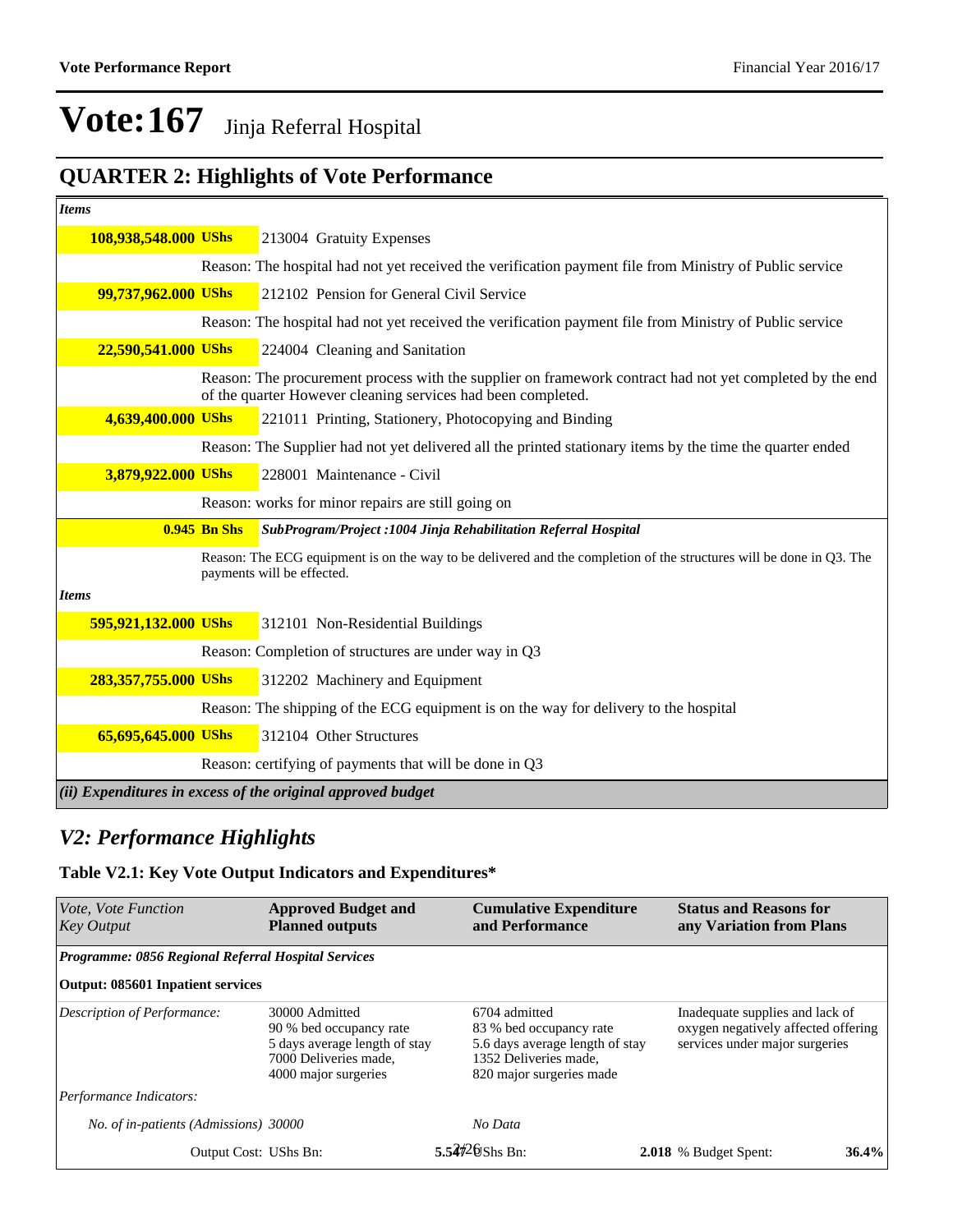### **QUARTER 2: Highlights of Vote Performance**

| Vote, Vote Function<br><b>Key Output</b>                     | <b>Approved Budget and</b><br><b>Planned outputs</b>                                                                                                                                      |      | <b>Cumulative Expenditure</b><br>and Performance                                                                                                                                                                                                                                                   |  | <b>Status and Reasons for</b><br>any Variation from Plans                                                                      |       |
|--------------------------------------------------------------|-------------------------------------------------------------------------------------------------------------------------------------------------------------------------------------------|------|----------------------------------------------------------------------------------------------------------------------------------------------------------------------------------------------------------------------------------------------------------------------------------------------------|--|--------------------------------------------------------------------------------------------------------------------------------|-------|
| <b>Output: 085602 Outpatient services</b>                    |                                                                                                                                                                                           |      |                                                                                                                                                                                                                                                                                                    |  |                                                                                                                                |       |
| Description of Performance:                                  | 100000 general out patients<br>1000 casualty cases<br>70000 special clinics outpatients                                                                                                   |      | 39119 General out patients<br>1165 casualty cases<br>46695 special clinics outpatients                                                                                                                                                                                                             |  | Performance is relatively on target.<br>Efficiency in special clinics                                                          |       |
| Performance Indicators:                                      |                                                                                                                                                                                           |      |                                                                                                                                                                                                                                                                                                    |  |                                                                                                                                |       |
| No. of general outpatients attended 100000<br>to             |                                                                                                                                                                                           |      | No Data                                                                                                                                                                                                                                                                                            |  |                                                                                                                                |       |
| No. of specialised outpatients 70000<br>attended to          |                                                                                                                                                                                           |      | No Data                                                                                                                                                                                                                                                                                            |  |                                                                                                                                |       |
| Output Cost: UShs Bn:                                        |                                                                                                                                                                                           |      | 0.064 UShs Bn:                                                                                                                                                                                                                                                                                     |  | 0.031 % Budget Spent:                                                                                                          | 48.5% |
| <b>Output: 085604 Diagnostic services</b>                    |                                                                                                                                                                                           |      |                                                                                                                                                                                                                                                                                                    |  |                                                                                                                                |       |
| Description of Performance:                                  | 5000 X-ray examinations<br>6000 Ultra sound examinations<br>210000 Laboratory & pathological<br>examinations<br>12000 Blood transfusions                                                  |      | 345 x-ray examinations<br>2861 ultra sound examinations<br>98234 laboratory & pathological<br>examinations<br>5770 blood transfusions                                                                                                                                                              |  | Supplies from NMS under<br>diagnostic services have been<br>inadequate in supply                                               |       |
| Performance Indicators:                                      |                                                                                                                                                                                           |      |                                                                                                                                                                                                                                                                                                    |  |                                                                                                                                |       |
| No. of laboratory tests carried out 222000                   |                                                                                                                                                                                           |      | No Data                                                                                                                                                                                                                                                                                            |  |                                                                                                                                |       |
| No. of patient xrays (imaging) taken 11000                   |                                                                                                                                                                                           |      | No Data                                                                                                                                                                                                                                                                                            |  |                                                                                                                                |       |
| Output Cost: UShs Bn:                                        |                                                                                                                                                                                           |      | 0.087 UShs Bn:                                                                                                                                                                                                                                                                                     |  | 0.043 % Budget Spent:                                                                                                          | 49.6% |
| Output: 085605 Hospital Management and support services      |                                                                                                                                                                                           |      |                                                                                                                                                                                                                                                                                                    |  |                                                                                                                                |       |
| Description of Performance:<br>Performance Indicators:       |                                                                                                                                                                                           |      | 4. Monthly salaries for all staff<br>were paid and HR reports done.<br>Quarterly Hospital board meeting<br>and Contract committee meetings<br>were held. Monthly Hospital<br>meetings were held and Hospital<br>support supervision was routinely<br>undertaken. maintenance services<br>were done |  | The hospital has no maintenance<br>funds which affects routine<br>maintenance of equipment. funds for<br>utility is inadequate |       |
|                                                              |                                                                                                                                                                                           |      |                                                                                                                                                                                                                                                                                                    |  |                                                                                                                                |       |
| Output Cost: UShs Bn:                                        |                                                                                                                                                                                           |      | 0.336 UShs Bn:                                                                                                                                                                                                                                                                                     |  | <b>0.127</b> % Budget Spent:                                                                                                   | 37.9% |
| <b>Output: 085606 Prevention and rehabilitation services</b> |                                                                                                                                                                                           |      |                                                                                                                                                                                                                                                                                                    |  |                                                                                                                                |       |
| Description of Performance:                                  | 6000 Family planning contacts<br>16000 Antenatal attendances<br>transmission of HIV<br>10500 Physiotherapy cases<br>handled<br>14400 Immunizations static<br>300 Immunisations outreaches |      | 1766 family planning contacts<br>6067 antenatal attendances<br>8000 Prevention of mother to child 3342 prevention of mother to child<br>transmission of HIV<br>5569 physiotherapy cases handled                                                                                                    |  | The hospital more funds for<br>community awareness programs and<br>improve the health seeking behavior                         |       |
| Performance Indicators:                                      |                                                                                                                                                                                           | 3/26 |                                                                                                                                                                                                                                                                                                    |  |                                                                                                                                |       |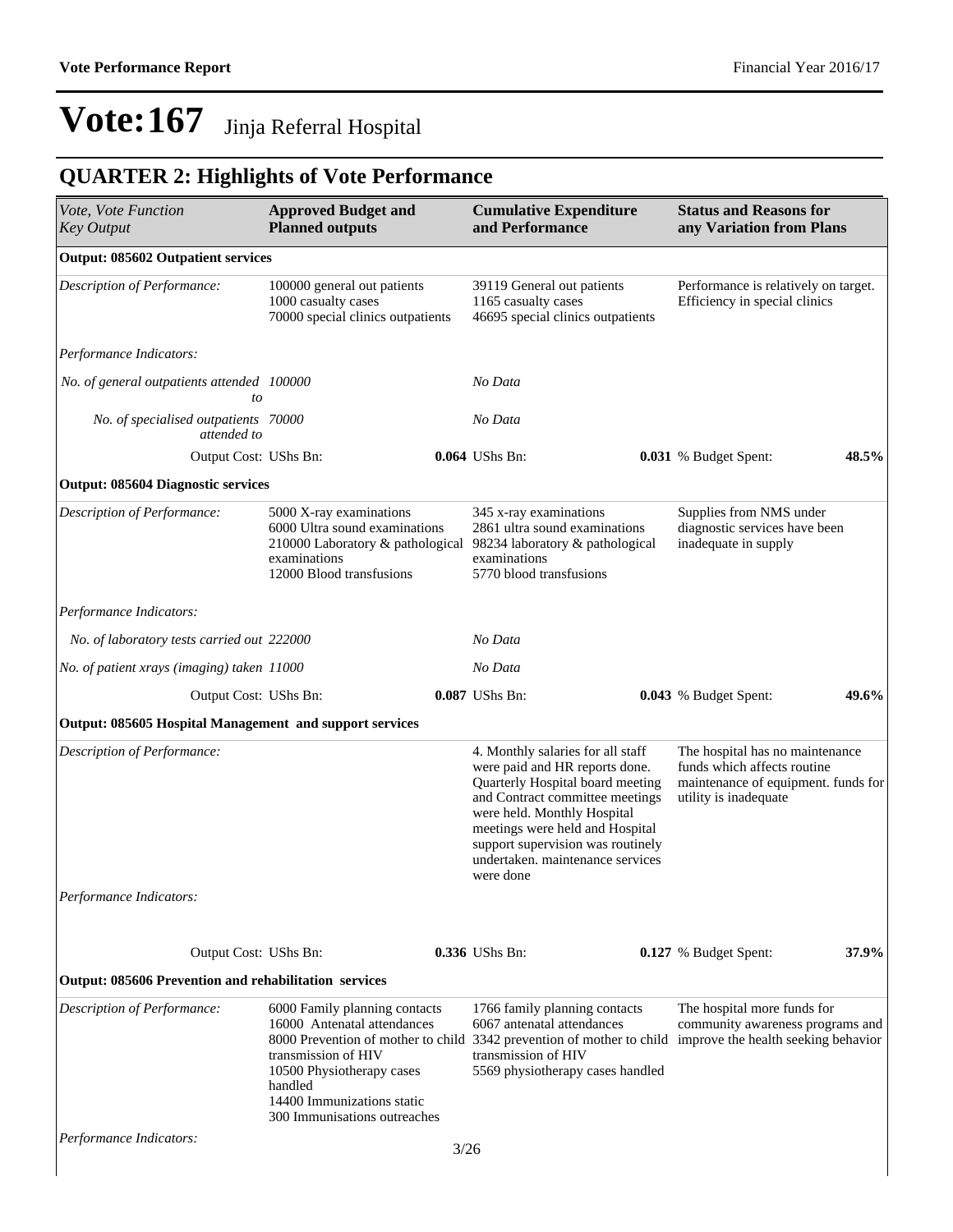### **QUARTER 2: Highlights of Vote Performance**

| No. of antenatal cases (All 24000<br><i>attendances</i> )         |                                                        | No Data                                                                                                                                                                                                                |                                                                                                                                       |         |
|-------------------------------------------------------------------|--------------------------------------------------------|------------------------------------------------------------------------------------------------------------------------------------------------------------------------------------------------------------------------|---------------------------------------------------------------------------------------------------------------------------------------|---------|
| No. of children immunised (All 14700<br><i>immunizations</i> )    |                                                        | No Data                                                                                                                                                                                                                |                                                                                                                                       |         |
| No. of family planning users 6000<br>attended to (New and Old)    |                                                        | No Data                                                                                                                                                                                                                |                                                                                                                                       |         |
| Output Cost: UShs Bn:                                             |                                                        | 0.029 UShs Bn:                                                                                                                                                                                                         | 0.014 % Budget Spent:                                                                                                                 | 49.6%   |
| Output: 085677 Purchase of Specialised Machinery & Equipment      |                                                        |                                                                                                                                                                                                                        |                                                                                                                                       |         |
| <b>Description of Performance:</b>                                |                                                        | The best evaluated bidder for ECG The space for the ECG machine is<br>machine and bidder for tools for<br>workshop was identified. The other hospital for delivery.<br>equipment's were delivered and<br>payments made | being prepared. It is in transit to the                                                                                               |         |
| Performance Indicators:                                           |                                                        |                                                                                                                                                                                                                        |                                                                                                                                       |         |
| Output Cost: UShs Bn:                                             |                                                        | $0.264$ UShs Bn:                                                                                                                                                                                                       | 0.003 % Budget Spent:                                                                                                                 | 1.1%    |
| <b>Output: 085680 Hospital Construction/rehabilitation</b>        |                                                        |                                                                                                                                                                                                                        |                                                                                                                                       |         |
| Description of Performance:                                       | Medical maintenance workshop<br>completed              | Construction was successfully<br>completed and the maintenance<br>workshop was handed over to the<br>hospital for use                                                                                                  | The maintenance workshop is in use<br>however the workshop requires<br>funds to be allocated since it will be<br>a regional workshop. |         |
| Performance Indicators:                                           |                                                        |                                                                                                                                                                                                                        |                                                                                                                                       |         |
| No. of reconstructed/rehabilitated 1<br>general wards             |                                                        | No Data                                                                                                                                                                                                                |                                                                                                                                       |         |
| Output Cost: UShs Bn:                                             |                                                        | 0.223 UShs Bn:                                                                                                                                                                                                         | 0.060 % Budget Spent:                                                                                                                 | 26.9%   |
| Output: 085682 Maternity ward construction and rehabilitation     |                                                        |                                                                                                                                                                                                                        |                                                                                                                                       |         |
| Description of Performance:                                       | Payment for renovation of<br>Maternity ward completed  | Any defects rectified and<br>Verification's of payments taking<br>place                                                                                                                                                | Verification's of payments taking<br>place so that payments are done                                                                  |         |
| Performance Indicators:                                           |                                                        |                                                                                                                                                                                                                        |                                                                                                                                       |         |
| No. of maternity wards 1<br>rehabilitated                         |                                                        | No Data                                                                                                                                                                                                                |                                                                                                                                       |         |
| Output Cost: UShs Bn:                                             |                                                        | 0.193 UShs Bn:                                                                                                                                                                                                         | 0.022 % Budget Spent:                                                                                                                 | 11.6%   |
| Output: 085683 OPD and other ward construction and rehabilitation |                                                        |                                                                                                                                                                                                                        |                                                                                                                                       |         |
| Description of Performance:                                       | Construction of private wing<br>completed              | Verification of BOQ for the<br>completion of construction of<br>private wing done. Payments for                                                                                                                        | Verification's and approvals of<br>BOQ from the technical engineers is                                                                |         |
|                                                                   | Payment for renovation of<br>Paediatric ward completed | renovation of Paediatric ward were<br>done.                                                                                                                                                                            | complete                                                                                                                              |         |
|                                                                   | Payment for Consultancy services<br>completed          |                                                                                                                                                                                                                        |                                                                                                                                       |         |
| Performance Indicators:                                           |                                                        |                                                                                                                                                                                                                        |                                                                                                                                       |         |
| No. of OPD wards rehabilitated 1                                  |                                                        | No Data                                                                                                                                                                                                                |                                                                                                                                       |         |
| No. of other wards constructed 1                                  |                                                        | No Data                                                                                                                                                                                                                |                                                                                                                                       |         |
| Output Cost: UShs Bn:                                             |                                                        | 0.32826Shs Bn:                                                                                                                                                                                                         | 0.000 % Budget Spent:                                                                                                                 | $0.0\%$ |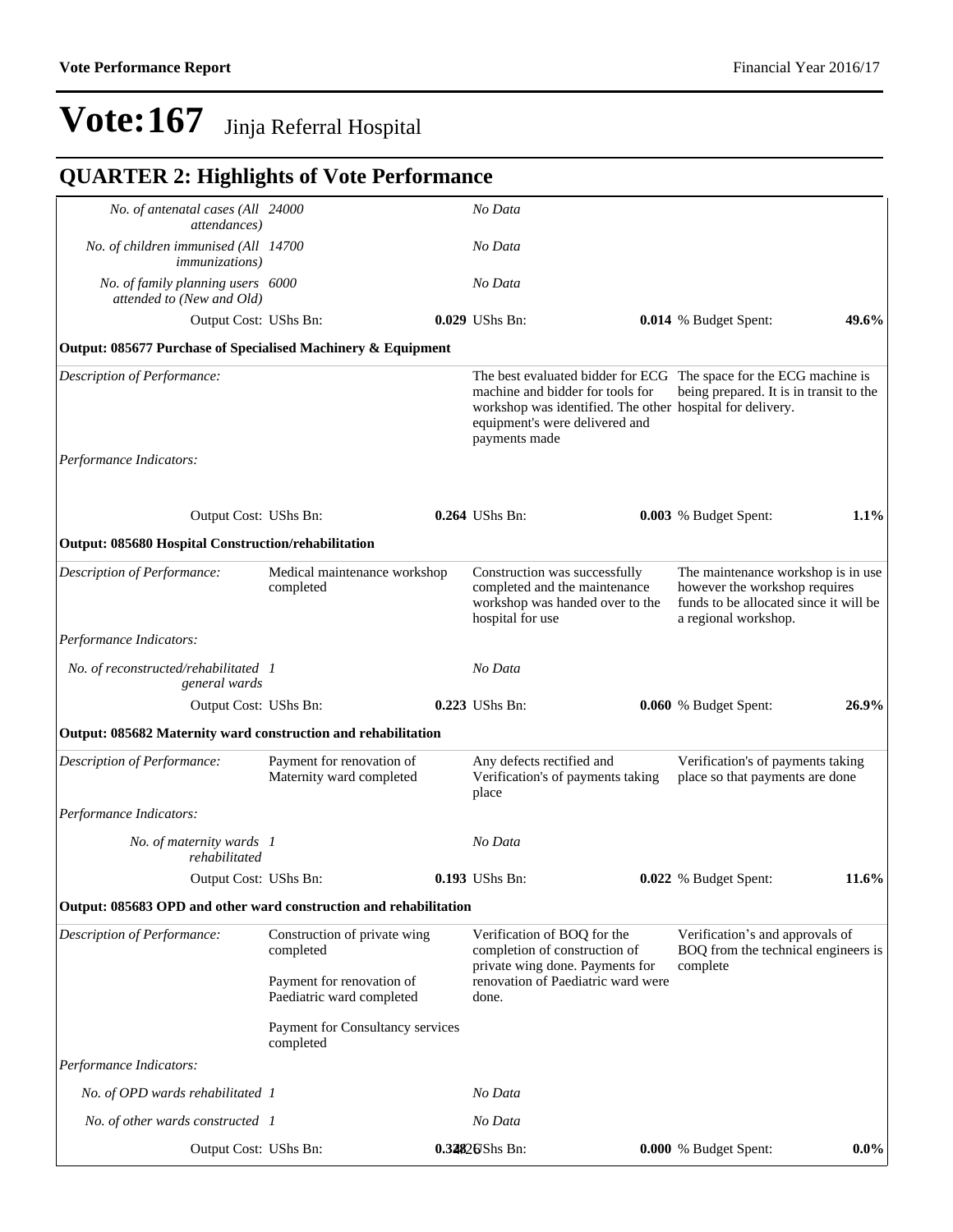### **QUARTER 2: Highlights of Vote Performance**

| Vote, Vote Function<br><b>Key Output</b> | <b>Approved Budget and</b><br><b>Planned outputs</b> | <b>Cumulative Expenditure</b><br>and Performance | <b>Status and Reasons for</b> | any Variation from Plans     |          |
|------------------------------------------|------------------------------------------------------|--------------------------------------------------|-------------------------------|------------------------------|----------|
| <b>Program Cost:</b>                     | UShs $B_n$ :                                         | $7.123$ UShs Bn:                                 |                               | $2.319$ % Budget Spent:      | $32.6\%$ |
| <b>Total Cost for Vote:</b>              | UShs $B_n$ :                                         | <b>7.123</b> UShs Bn:                            |                               | <b>2.319</b> % Budget Spent: | $32.6\%$ |

### **Performance highlights for the Quarter**

The Unique physical location of the hospital in two different places increased the expenditure for operational activities for support and clinical services in 2 separate places more especially the utility consumption.

The allocation for stationary is inadequate with the view that medical stationary supply from NMS is always inadequate or unavailable in some cases. Such a situation has placed the hospital in dilemma of purchasing medical stationary to ensure service delivery to patients other than procuring stationary required for Human Resource, finance and procurement services.

Ray machine did not have adequate supplies from NMS especially the Gel, films big of size 17x14", 15x12", 12x10", 14x14" X-ray developers , X-ray fixtures and lab supplies in the year which affected negatively the achievement of the targets under diagnostic services.

### *V3: Details of Releases and Expenditure*

### **Table V3.1: GoU Releases and Expenditure by Output\***

| <b>Billion Uganda Shillings</b>                                    | <b>Approved</b><br><b>Budget</b> | <b>Released</b> | <b>Spent</b> | $%$ GoU<br><b>Budget</b><br><b>Released</b> | $%$ GoU<br><b>Budget</b><br><b>Spent</b> | %GoU<br><b>Releases</b><br><b>Spent</b> |
|--------------------------------------------------------------------|----------------------------------|-----------------|--------------|---------------------------------------------|------------------------------------------|-----------------------------------------|
| Program 0856 Regional Referral Hospital Services                   | 7.42                             | 4.49            | 2.35         | 60.5%                                       | 31.6%                                    | 52.3%                                   |
| <b>Class: Outputs Provided</b>                                     | 6.06                             | 3.13            | 2.23         | 51.6%                                       | 36.8%                                    | 71.3%                                   |
| 085601 Inpatient services                                          | 5.55                             | 2.88            | 2.02         | 51.8%                                       | 36.4%                                    | 70.2%                                   |
| 085602 Outpatient services                                         | 0.06                             | 0.03            | 0.03         | 49.8%                                       | 48.5%                                    | 97.5%                                   |
| 085604 Diagnostic services                                         | 0.09                             | 0.04            | 0.04         | 50.0%                                       | 49.6%                                    | 99.2%                                   |
| 085605 Hospital Management and support services                    | 0.34                             | 0.17            | 0.13         | 49.4%                                       | 37.9%                                    | 76.7%                                   |
| 085606 Prevention and rehabilitation services                      | 0.03                             | 0.01            | 0.01         | 50.1%                                       | 49.6%                                    | 99.0%                                   |
| 085607 Immunisation Services                                       | 0.00                             | 0.00            | 0.00         | 50.0%                                       | 23.2%                                    | 46.4%                                   |
| <b>Class: Capital Purchases</b>                                    | 1.06                             | 1.06            | 0.11         | 100.0%                                      | $10.7\%$                                 | 10.7%                                   |
| 085671 Acquisition of Land by Government                           | 0.00                             | 0.00            | 0.00         | 100.0%                                      | 100.0%                                   | 100.0%                                  |
| 085676 Purchase of Office and ICT Equipment, including<br>Software | 0.05                             | 0.05            | 0.03         | 100.0%                                      | 54.6%                                    | 54.6%                                   |
| 085677 Purchase of Specialised Machinery & Equipment               | 0.26                             | 0.26            | 0.00         | 100.0%                                      | 1.1%                                     | 1.1%                                    |
| 085680 Hospital Construction/rehabilitation                        | 0.22                             | 0.29            | 0.06         | 129.0%                                      | 26.9%                                    | 20.8%                                   |
| 085682 Maternity ward construction and rehabilitation              | 0.19                             | 0.28            | 0.02         | 144.1%                                      | 11.6%                                    | 8.1%                                    |
| 085683 OPD and other ward construction and rehabilitation          | 0.33                             | 0.18            | 0.00         | 54.2%                                       | 0.0%                                     | 0.0%                                    |
| <b>Class: Arrears</b>                                              | 0.30                             | 0.30            | 0.00         | 100.0%                                      | $0.0\%$                                  | $0.0\%$                                 |
| 085699 Arrears                                                     | 0.30                             | 0.30            | 0.00         | 100.0%                                      | $0.0\%$                                  | 0.0%                                    |
| <b>Total for Vote</b>                                              | 7.42                             | 4.49            | 2.35         | 60.5%                                       | 31.6%                                    | 52.3%                                   |

### **Table V3.2: 2016/17 GoU Expenditure by Item**

| <b>Billion Uganda Shillings</b> | <b>Approved Released</b><br>Budget $26$ | <b>Spent</b> | $%$ GoU<br><b>Budget</b> | $%$ GoU<br><b>Budget</b> | $%$ GoU<br><b>Releases</b> |
|---------------------------------|-----------------------------------------|--------------|--------------------------|--------------------------|----------------------------|
|                                 |                                         |              | <b>Released</b>          | <b>Spent</b>             | <b>Spent</b>               |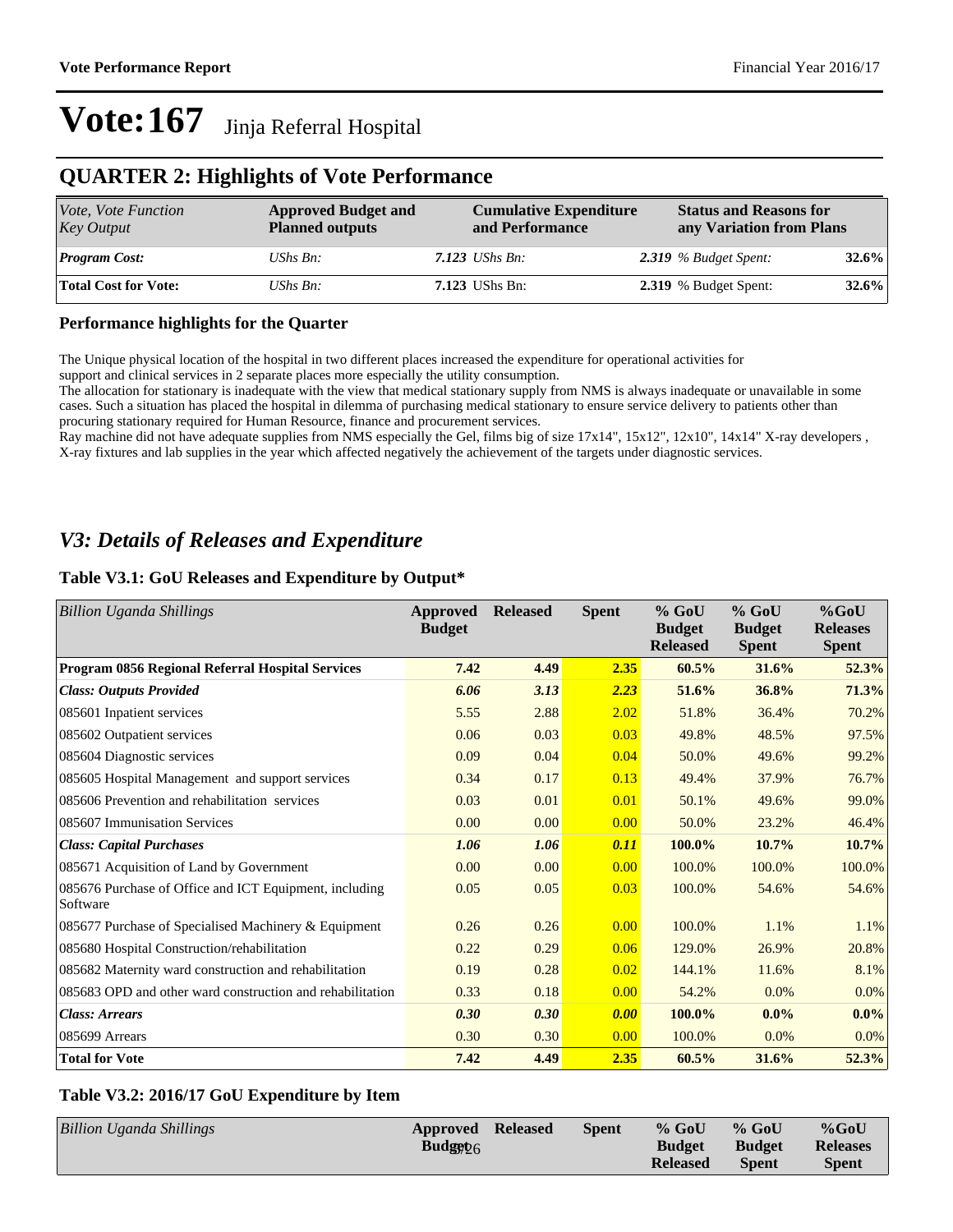### **QUARTER 2: Highlights of Vote Performance**

| <b>Class: Outputs Provided</b>                          | 6.06 | 3.13 | 2.23 | 51.6%  | 36.8%  | 71.3%   |
|---------------------------------------------------------|------|------|------|--------|--------|---------|
| 211101 General Staff Salaries                           | 4.58 | 2.29 | 1.65 | 50.0%  | 36.1%  | 72.2%   |
| 211103 Allowances                                       | 0.02 | 0.01 | 0.01 | 50.0%  | 48.0%  | 96.0%   |
| 212102 Pension for General Civil Service                | 0.20 | 0.20 | 0.10 | 100.0% | 50.0%  | 50.0%   |
| 213001 Medical expenses (To employees)                  | 0.00 | 0.00 | 0.00 | 50.0%  | 31.6%  | 63.2%   |
| 213002 Incapacity, death benefits and funeral expenses  | 0.00 | 0.00 | 0.00 | 56.3%  | 31.3%  | 55.6%   |
| 213004 Gratuity Expenses                                | 0.34 | 0.17 | 0.06 | 50.0%  | 17.7%  | 35.3%   |
| 221001 Advertising and Public Relations                 | 0.00 | 0.00 | 0.00 | 50.0%  | 25.0%  | 50.0%   |
| 221002 Workshops and Seminars                           | 0.00 | 0.00 | 0.00 | 44.0%  | 38.3%  | 87.1%   |
| 221003 Staff Training                                   | 0.00 | 0.00 | 0.00 | 50.0%  | 37.8%  | 75.6%   |
| 221007 Books, Periodicals & Newspapers                  | 0.00 | 0.00 | 0.00 | 50.0%  | 43.9%  | 87.9%   |
| 221009 Welfare and Entertainment                        | 0.02 | 0.01 | 0.01 | 50.0%  | 48.5%  | 97.0%   |
| 221010 Special Meals and Drinks                         | 0.05 | 0.02 | 0.02 | 50.0%  | 50.0%  | 100.0%  |
| 221011 Printing, Stationery, Photocopying and Binding   | 0.04 | 0.02 | 0.01 | 50.0%  | 38.0%  | 76.0%   |
| 221012 Small Office Equipment                           | 0.01 | 0.00 | 0.00 | 50.0%  | 50.0%  | 100.0%  |
| 221014 Bank Charges and other Bank related costs        | 0.00 | 0.00 | 0.00 | 0.0%   | 0.0%   | $0.0\%$ |
| 221016 IFMS Recurrent costs                             | 0.00 | 0.00 | 0.00 | 50.0%  | 50.0%  | 100.0%  |
| 221020 IPPS Recurrent Costs                             | 0.00 | 0.00 | 0.00 | 50.0%  | 50.0%  | 100.0%  |
| 222001 Telecommunications                               | 0.02 | 0.01 | 0.01 | 50.0%  | 46.5%  | 93.0%   |
| 223004 Guard and Security services                      | 0.01 | 0.00 | 0.00 | 50.0%  | 50.0%  | 100.0%  |
| 223005 Electricity                                      | 0.16 | 0.08 | 0.08 | 50.7%  | 50.7%  | 100.0%  |
| 223006 Water                                            | 0.27 | 0.14 | 0.14 | 50.0%  | 50.0%  | 100.0%  |
| 223007 Other Utilities- (fuel, gas, firewood, charcoal) | 0.01 | 0.00 | 0.00 | 50.0%  | 25.0%  | 50.0%   |
| 224004 Cleaning and Sanitation                          | 0.13 | 0.07 | 0.04 | 50.0%  | 33.0%  | 66.0%   |
| 224005 Uniforms, Beddings and Protective Gear           | 0.00 | 0.00 | 0.00 | 50.0%  | 25.0%  | 50.0%   |
| 225001 Consultancy Services- Short term                 | 0.00 | 0.00 | 0.00 | 50.0%  | 25.0%  | 50.0%   |
| 227001 Travel inland                                    | 0.03 | 0.02 | 0.01 | 50.3%  | 44.9%  | 89.3%   |
| 227002 Travel abroad                                    | 0.01 | 0.00 | 0.00 | 50.0%  | 0.0%   | $0.0\%$ |
| 227003 Carriage, Haulage, Freight and transport hire    | 0.00 | 0.00 | 0.00 | 50.0%  | 23.0%  | 46.0%   |
| 227004 Fuel, Lubricants and Oils                        | 0.09 | 0.05 | 0.05 | 49.9%  | 49.9%  | 100.0%  |
| 228001 Maintenance - Civil                              | 0.02 | 0.01 | 0.01 | 45.6%  | 26.2%  | 57.5%   |
| 228002 Maintenance - Vehicles                           | 0.02 | 0.01 | 0.01 | 50.0%  | 30.4%  | 60.9%   |
| 228003 Maintenance – Machinery, Equipment & Furniture   | 0.02 | 0.01 | 0.01 | 50.0%  | 37.1%  | 74.2%   |
| 228004 Maintenance - Other                              | 0.01 | 0.01 | 0.00 | 50.0%  | 25.0%  | 50.0%   |
| <b>Class: Capital Purchases</b>                         | 1.06 | 1.06 | 0.11 | 100.0% | 10.7%  | 10.7%   |
| 311101 Land                                             | 0.00 | 0.00 | 0.00 | 100.0% | 100.0% | 100.0%  |
| 312101 Non-Residential Buildings                        | 0.67 | 0.67 | 0.07 | 100.0% | 10.4%  | 10.4%   |
| 312104 Other Structures                                 | 0.08 | 0.08 | 0.01 | 100.0% | 16.4%  | 16.4%   |
| 312202 Machinery and Equipment                          | 0.31 | 0.31 | 0.03 | 100.0% | 9.6%   | 9.6%    |
| <b>Class: Arrears</b>                                   | 0.30 | 0.30 | 0.00 | 100.0% | 0.0%   | $0.0\%$ |
| 321608 Pension arrears (Budgeting)                      | 0.30 | 0.30 | 0.00 | 100.0% | 0.0%   | $0.0\%$ |
| <b>Total for Vote</b>                                   | 7.42 | 4.49 | 2.35 | 60.5%  | 31.6%  | 52.3%   |

Table V3.3: GoU Releases and Expenditure by Projec6and Programme\*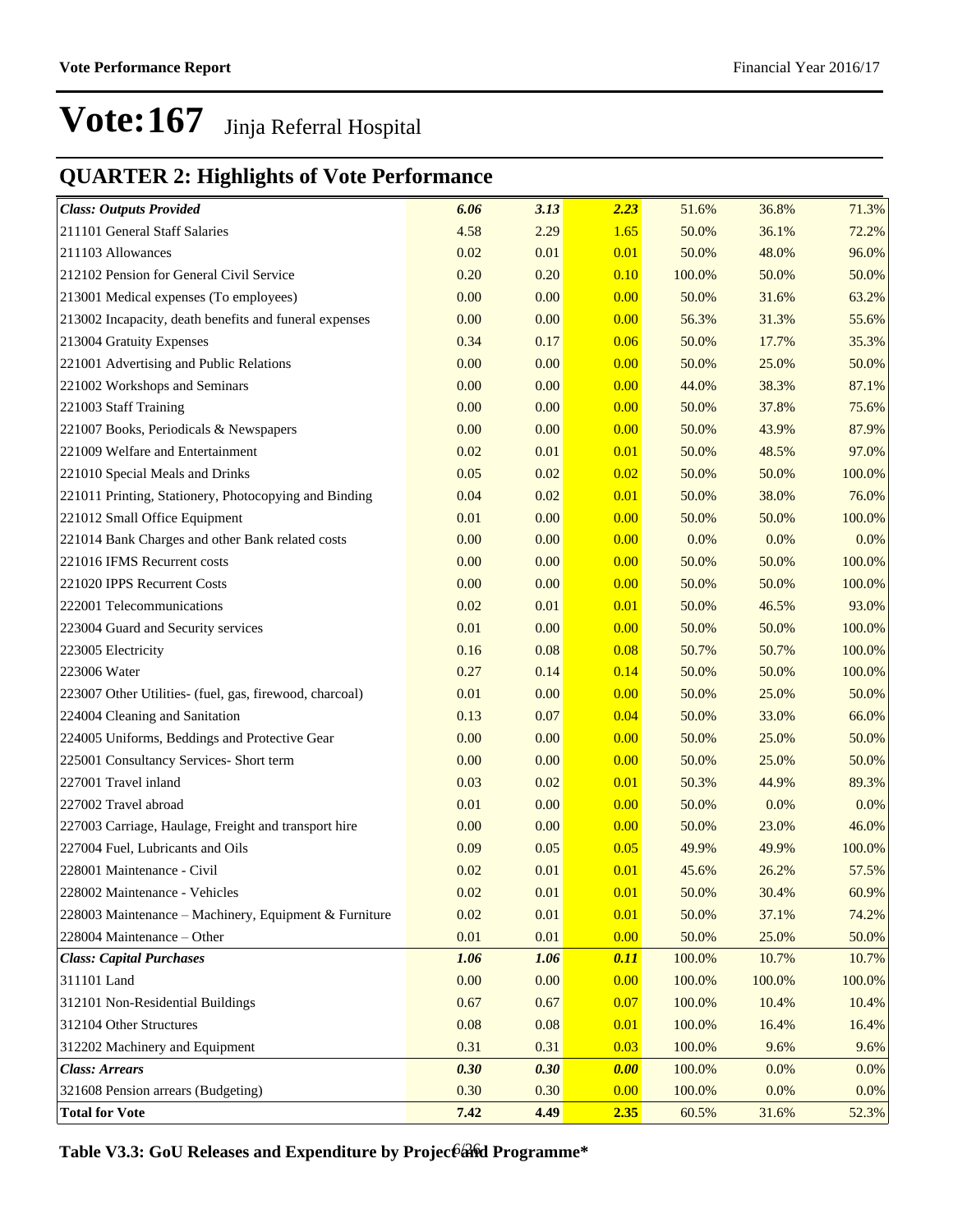### **QUARTER 2: Highlights of Vote Performance**

| <b>Billion Uganda Shillings</b>                  | Approved<br><b>Budget</b> | <b>Released</b> | <b>Spent</b> | $%$ GoU<br><b>Budget</b><br><b>Released</b> | $%$ GoU<br><b>Budget</b><br><b>Spent</b> | $%$ GoU<br><b>Releases</b><br><b>Spent</b> |
|--------------------------------------------------|---------------------------|-----------------|--------------|---------------------------------------------|------------------------------------------|--------------------------------------------|
| Program 0856 Regional Referral Hospital Services | 7.42                      | 4.49            | 2.35         | 60.5%                                       | 31.6%                                    | 52.3%                                      |
| <b>Recurrent SubProgrammes</b>                   |                           |                 |              |                                             |                                          |                                            |
| 01 Jinja Referral Hospital Services              | 6.34                      | 3.42            | 2.23         | 53.9%                                       | 35.1%                                    | 65.1%                                      |
| 02 Jinja Referral Hospital Internal Audit        | 0.02                      | 0.01            | 0.01         | 40.3%                                       | 30.6%                                    | 75.9%                                      |
| Development Projects                             |                           |                 |              |                                             |                                          |                                            |
| 1004 Jinja Rehabilitation Referral Hospital      | 1.06                      | 1.06            | 0.11         | 100.0%                                      | 10.7%                                    | 10.7%                                      |
| <b>Total for Vote</b>                            | 7.42                      | 4.49            | 2.35         | 60.5%                                       | 31.6%                                    | 52.3%                                      |

### **Table V3.4: External Financing Releases and Expenditure by Sub Programme**

| <b>Billion Uganda Shillings</b> | Approved Released | <b>Spent</b> |                 |              | % Budget % Budget % Releases |
|---------------------------------|-------------------|--------------|-----------------|--------------|------------------------------|
|                                 | <b>Budget</b>     |              | <b>Released</b> | <b>Spent</b> | <b>Spent</b>                 |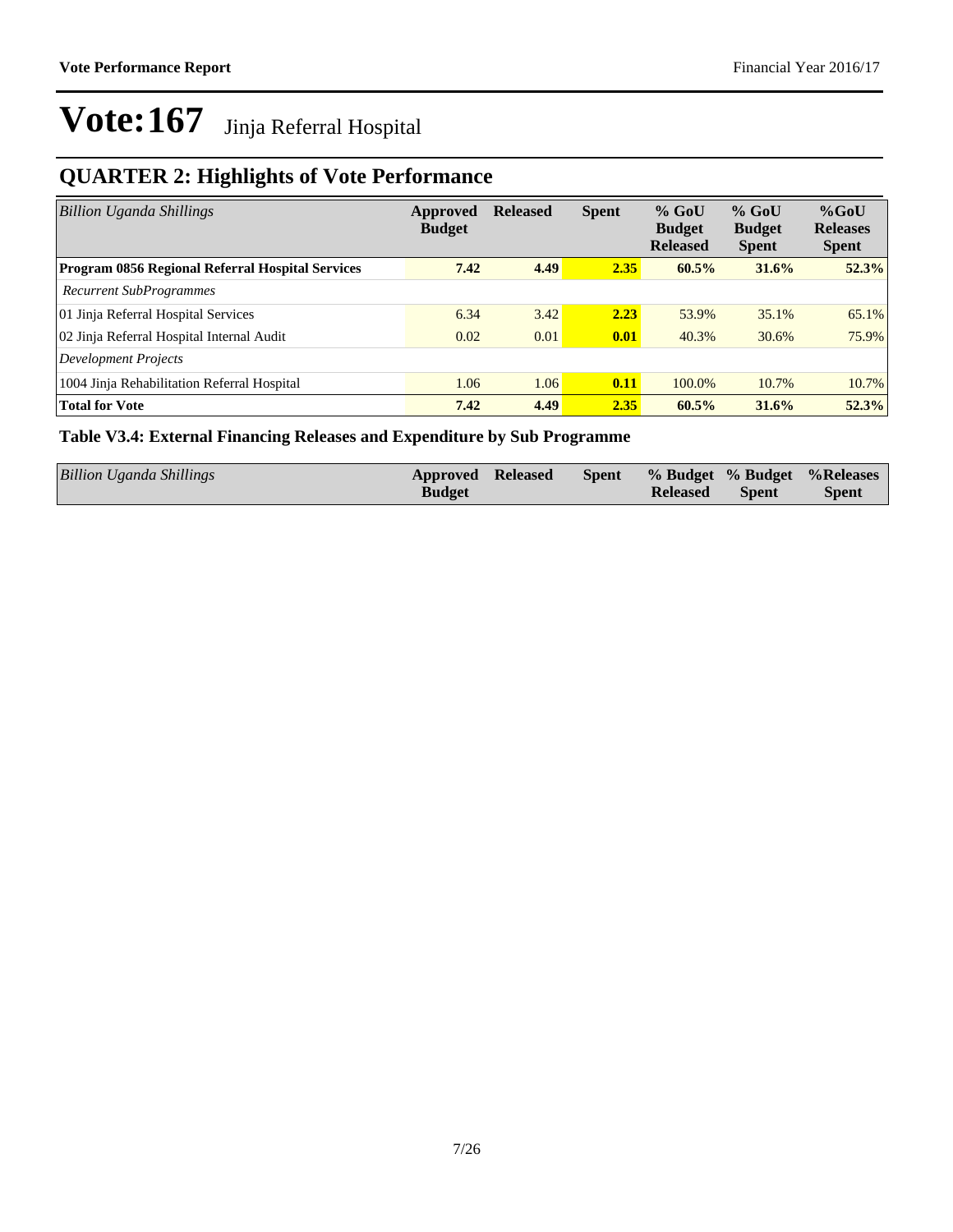### **QUARTER 2: Cumulative Outputs and Expenditure by End of Quarter**

| <b>Annual Planned Outputs</b>                            | <b>Cumulative Outputs Achieved by</b><br><b>End of Quarter</b> | <b>Cumulative Expenditures made by</b><br>the End of the Quarter to<br><b>Deliver Cumulative Outputs</b> | <b>UShs</b><br><b>Thousand</b> |
|----------------------------------------------------------|----------------------------------------------------------------|----------------------------------------------------------------------------------------------------------|--------------------------------|
| Program: 56 Regional Referral Hospital Services          |                                                                |                                                                                                          |                                |
| <b>Recurrent Programmes</b>                              |                                                                |                                                                                                          |                                |
| Subprogram: 01 Jinja Referral Hospital Services          |                                                                |                                                                                                          |                                |
| <b>Outputs Provided</b>                                  |                                                                |                                                                                                          |                                |
| <b>Output: 01 Inpatient services</b>                     |                                                                |                                                                                                          |                                |
| 30000 Admitted<br>12689 admitted                         |                                                                | <b>Item</b>                                                                                              | <b>Spent</b>                   |
| 90 % bed occupancy rate<br>5 days average length of stay | 84 % bed occupancy rate<br>5.3 days average length of stay     | 211101 General Staff Salaries                                                                            | 1,652,020                      |
| 7000 Deliveries made,                                    | 2510 Deliveries made,                                          | 211103 Allowances                                                                                        | 34,325                         |
| 4000 major surgeries                                     | 1663 major surgeries made                                      | 212102 Pension for General Civil Service                                                                 | 99,727                         |
|                                                          |                                                                | 213001 Medical expenses (To employees)                                                                   | 725                            |
|                                                          |                                                                | 213002 Incapacity, death benefits and funeral<br>expenses                                                | 250                            |
|                                                          |                                                                | 213004 Gratuity Expenses                                                                                 | 59,453                         |
|                                                          |                                                                | 221002 Workshops and Seminars                                                                            | 170                            |
|                                                          |                                                                | 221003 Staff Training                                                                                    | 1,500                          |
|                                                          |                                                                | 221007 Books, Periodicals & Newspapers                                                                   | 400                            |
|                                                          |                                                                | 221008 Computer supplies and Information<br>Technology (IT)                                              | 1,000                          |
|                                                          |                                                                | 221009 Welfare and Entertainment                                                                         | 7,225                          |
|                                                          |                                                                | 221010 Special Meals and Drinks                                                                          | 16,500                         |
|                                                          |                                                                | 221011 Printing, Stationery, Photocopying and<br><b>Binding</b>                                          | 9,500                          |
|                                                          |                                                                | 222001 Telecommunications                                                                                | 3,667                          |
|                                                          |                                                                | 223004 Guard and Security services                                                                       | 1,000                          |
|                                                          |                                                                | 223005 Electricity                                                                                       | 38,515                         |
|                                                          |                                                                | 223006 Water                                                                                             | 75,000                         |
|                                                          |                                                                | 223007 Other Utilities- (fuel, gas, firewood,<br>charcoal)                                               | 1,000                          |
|                                                          |                                                                | 224001 Medical and Agricultural supplies                                                                 | 32,000                         |
|                                                          |                                                                | 224004 Cleaning and Sanitation                                                                           | 47,079                         |
|                                                          |                                                                | 224005 Uniforms, Beddings and Protective<br>Gear                                                         | 625                            |
|                                                          |                                                                | 225001 Consultancy Services- Short term                                                                  | 2,100                          |
|                                                          |                                                                | 227001 Travel inland                                                                                     | 7,500                          |
|                                                          |                                                                | 227004 Fuel, Lubricants and Oils                                                                         | 17,250                         |
|                                                          |                                                                | 228001 Maintenance - Civil                                                                               | 4,995                          |
|                                                          |                                                                | 228002 Maintenance - Vehicles                                                                            | 500                            |
|                                                          |                                                                | 228003 Maintenance – Machinery, Equipment<br>& Furniture                                                 | 2,060                          |
|                                                          |                                                                | 228004 Maintenance – Other                                                                               | 1,000                          |

### *Reasons for Variation in performance*

Inadequate supplies and lack of oxygen negatively affected offering services under major surgeries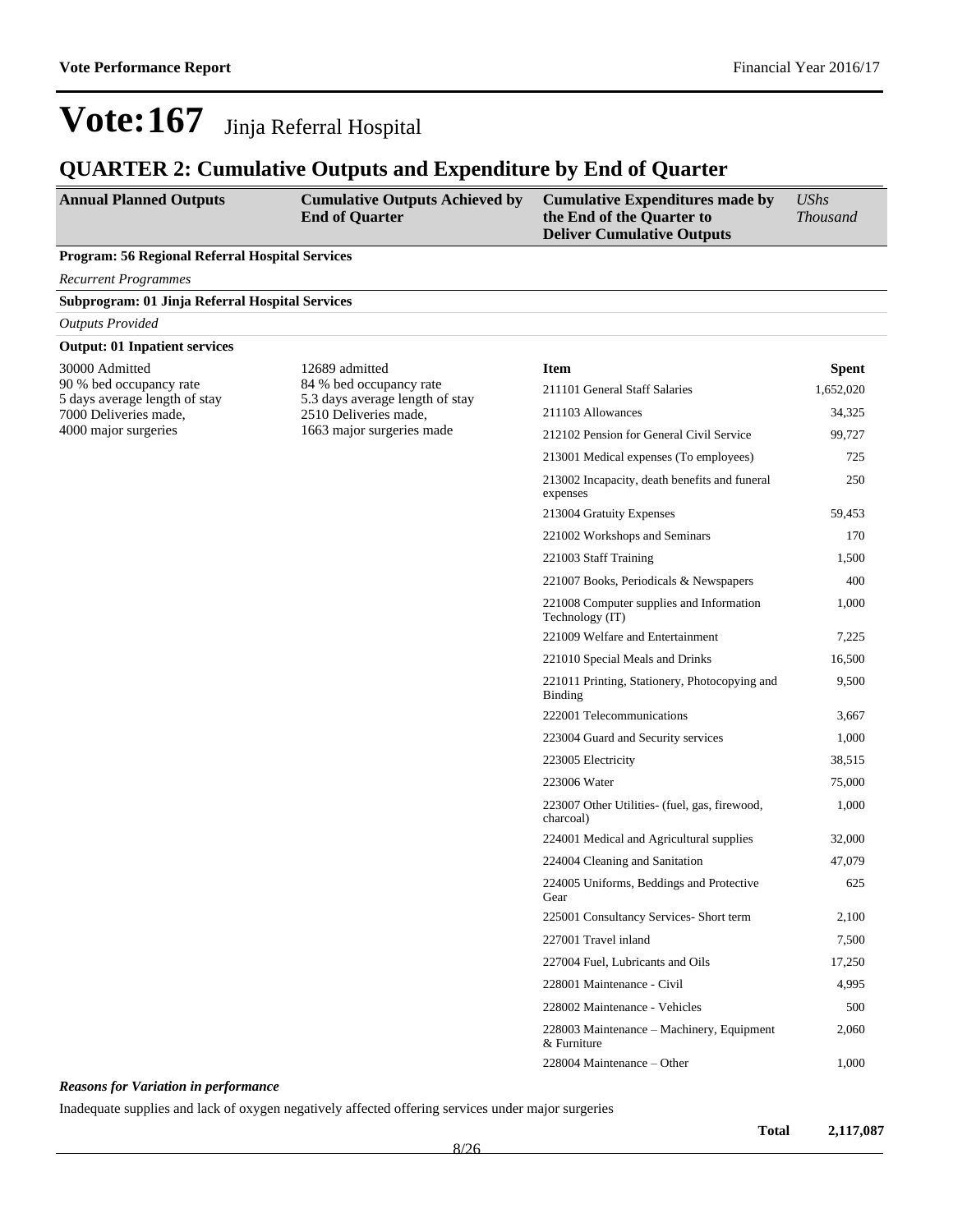### **QUARTER 2: Cumulative Outputs and Expenditure by End of Quarter**

| <b>Annual Planned Outputs</b>                            | <b>Cumulative Outputs Achieved by</b><br><b>End of Quarter</b> | <b>Cumulative Expenditures made by</b><br>the End of the Quarter to<br><b>Deliver Cumulative Outputs</b> | <b>UShs</b><br><i>Thousand</i> |
|----------------------------------------------------------|----------------------------------------------------------------|----------------------------------------------------------------------------------------------------------|--------------------------------|
|                                                          |                                                                | Wage Recurrent                                                                                           | 1,652,020                      |
|                                                          |                                                                | Non Wage Recurrent                                                                                       | 365,817                        |
|                                                          |                                                                | AIA                                                                                                      | 99,250                         |
| <b>Output: 02 Outpatient services</b>                    |                                                                |                                                                                                          |                                |
| 100000 general out patients                              | 39119 General out patients                                     | <b>Item</b>                                                                                              | Spent                          |
| 1000 casualty cases<br>70000 special clinics outpatients | 1165 casualty cases<br>46695 special clinics outpatients       | 211103 Allowances                                                                                        | 326                            |
|                                                          |                                                                | 213001 Medical expenses (To employees)                                                                   | 100                            |
|                                                          |                                                                | 213002 Incapacity, death benefits and funeral<br>expenses                                                | 125                            |
|                                                          |                                                                | 221003 Staff Training                                                                                    | 125                            |
|                                                          |                                                                | 221009 Welfare and Entertainment                                                                         | 500                            |
|                                                          |                                                                | 221011 Printing, Stationery, Photocopying and<br>Binding                                                 | 996                            |
|                                                          |                                                                | 223005 Electricity                                                                                       | 11,000                         |
|                                                          |                                                                | 223006 Water                                                                                             | 17,500                         |
|                                                          |                                                                | 227001 Travel inland                                                                                     | 587                            |

#### *Reasons for Variation in performance*

Performance is relatively on target. efficiency in special clinics

| 31,258         | <b>Total</b>       |
|----------------|--------------------|
| $\overline{0}$ | Wage Recurrent     |
| 31,258         | Non Wage Recurrent |
| $\overline{0}$ | AIA                |

#### **Output: 04 Diagnostic services**

4000 X-ray examinations 6000 Ultra sound examinations 210000 Laboratory & pathological examinations 12000 Blood transfusions

345 x-ray examinations 2861 ultra sound examinations 98234 laboratory & pathological examinations 5770 blood transfusions

| <b>Item</b>                                              | Spent  |
|----------------------------------------------------------|--------|
| 211103 Allowances                                        | 100    |
| 213001 Medical expenses (To employees)                   | 100    |
| 221002 Workshops and Seminars                            | 100    |
| 221003 Staff Training                                    | 500    |
| 221009 Welfare and Entertainment                         | 125    |
| 221011 Printing, Stationery, Photocopying and<br>Binding | 1.000  |
| 223005 Electricity                                       | 20,000 |
| 223006 Water                                             | 20,000 |
| 227001 Travel inland                                     | 1.000  |

#### *Reasons for Variation in performance*

supplies from NMS under diagnostic services have been inadequate in supply

| 42,925 | <b>Total</b>       |
|--------|--------------------|
| 0      | Wage Recurrent     |
| 42,925 | Non Wage Recurrent |
|        | AIA                |

**Output: 05 Hospital Management and support services**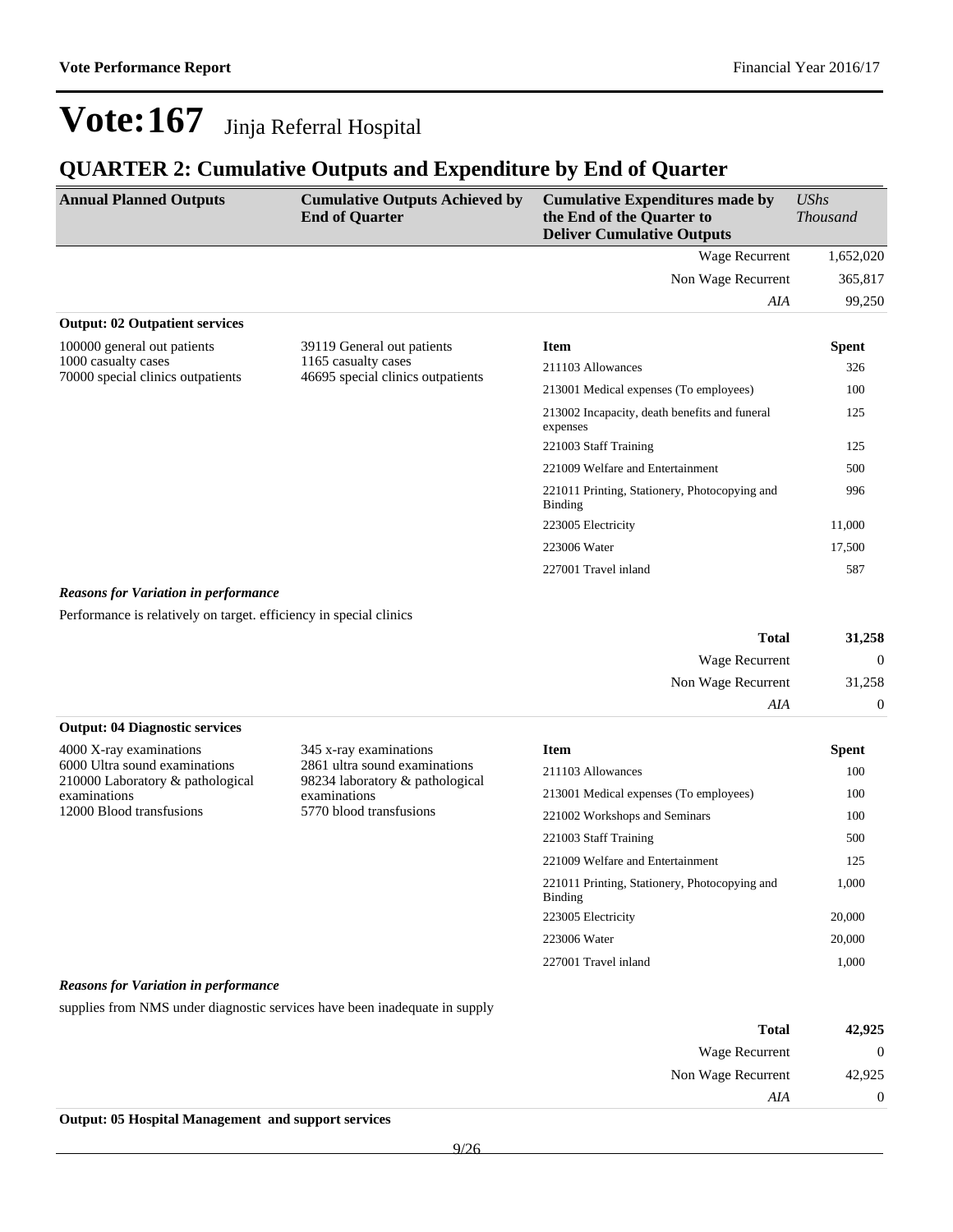### **QUARTER 2: Cumulative Outputs and Expenditure by End of Quarter**

| <b>Annual Planned Outputs</b>                                                                                                                                                                                                        | <b>Cumulative Outputs Achieved by</b><br><b>End of Quarter</b>                                                                                                                                                                                    | <b>Cumulative Expenditures made by</b><br>the End of the Quarter to<br><b>Deliver Cumulative Outputs</b> | <b>UShs</b><br><b>Thousand</b> |
|--------------------------------------------------------------------------------------------------------------------------------------------------------------------------------------------------------------------------------------|---------------------------------------------------------------------------------------------------------------------------------------------------------------------------------------------------------------------------------------------------|----------------------------------------------------------------------------------------------------------|--------------------------------|
| Quarterly work plans and progressive<br>reports prepared<br>Monthly salaries for all staff paid and HR board meeting and Contract committee<br>reports Submitted<br>Quarterly accounts, procurement and<br>disposal reports prepared | Monthly salaries for all staff were paid<br>and HR reports done. Quarterly Hospital<br>meetings were held. Monthly Hospital<br>meetings were held and Hospital support<br>supervision was routinely undertaken.<br>maintenance services were done | <b>Item</b>                                                                                              | <b>Spent</b>                   |
|                                                                                                                                                                                                                                      |                                                                                                                                                                                                                                                   | 211103 Allowances                                                                                        | 1,000                          |
|                                                                                                                                                                                                                                      |                                                                                                                                                                                                                                                   | 213001 Medical expenses (To employees)                                                                   | 138                            |
|                                                                                                                                                                                                                                      |                                                                                                                                                                                                                                                   | 213002 Incapacity, death benefits and funeral<br>expenses                                                | 250                            |
| Quarterly reports on water consumed in<br>cubic meters                                                                                                                                                                               |                                                                                                                                                                                                                                                   | 221001 Advertising and Public Relations                                                                  | 250                            |
| Quarterly reports on Ele                                                                                                                                                                                                             |                                                                                                                                                                                                                                                   | 221002 Workshops and Seminars                                                                            | 895                            |
|                                                                                                                                                                                                                                      |                                                                                                                                                                                                                                                   | 221003 Staff Training                                                                                    | 250                            |
|                                                                                                                                                                                                                                      |                                                                                                                                                                                                                                                   | 221007 Books, Periodicals & Newspapers                                                                   | 457                            |
|                                                                                                                                                                                                                                      |                                                                                                                                                                                                                                                   | 221009 Welfare and Entertainment                                                                         | 7,385                          |
|                                                                                                                                                                                                                                      |                                                                                                                                                                                                                                                   | 221010 Special Meals and Drinks                                                                          | 10,000                         |
|                                                                                                                                                                                                                                      |                                                                                                                                                                                                                                                   | 221011 Printing, Stationery, Photocopying and<br>Binding                                                 | 9,865                          |
|                                                                                                                                                                                                                                      |                                                                                                                                                                                                                                                   | 221012 Small Office Equipment                                                                            | 4,000                          |
|                                                                                                                                                                                                                                      |                                                                                                                                                                                                                                                   | 221016 IFMS Recurrent costs                                                                              | 500                            |
|                                                                                                                                                                                                                                      |                                                                                                                                                                                                                                                   | 221020 IPPS Recurrent Costs                                                                              | 500                            |
|                                                                                                                                                                                                                                      |                                                                                                                                                                                                                                                   | 222001 Telecommunications                                                                                | 5,000                          |
|                                                                                                                                                                                                                                      |                                                                                                                                                                                                                                                   | 223004 Guard and Security services                                                                       | 2,700                          |
|                                                                                                                                                                                                                                      |                                                                                                                                                                                                                                                   | 223005 Electricity                                                                                       | 8,000                          |
|                                                                                                                                                                                                                                      |                                                                                                                                                                                                                                                   | 223006 Water                                                                                             | 13,580                         |
|                                                                                                                                                                                                                                      |                                                                                                                                                                                                                                                   | 223007 Other Utilities- (fuel, gas, firewood,<br>charcoal)                                               | 1,250                          |
|                                                                                                                                                                                                                                      |                                                                                                                                                                                                                                                   | 224004 Cleaning and Sanitation                                                                           | 480                            |
|                                                                                                                                                                                                                                      |                                                                                                                                                                                                                                                   | 227001 Travel inland                                                                                     | 9,140                          |
|                                                                                                                                                                                                                                      |                                                                                                                                                                                                                                                   | 227003 Carriage, Haulage, Freight and<br>transport hire                                                  | 230                            |
|                                                                                                                                                                                                                                      |                                                                                                                                                                                                                                                   | 227004 Fuel, Lubricants and Oils                                                                         | 27,500                         |
|                                                                                                                                                                                                                                      |                                                                                                                                                                                                                                                   | 228001 Maintenance - Civil                                                                               | 2,500                          |
|                                                                                                                                                                                                                                      |                                                                                                                                                                                                                                                   | 228002 Maintenance - Vehicles                                                                            | 5,478                          |
|                                                                                                                                                                                                                                      |                                                                                                                                                                                                                                                   | 228003 Maintenance - Machinery, Equipment<br>& Furniture                                                 | 7,364                          |
|                                                                                                                                                                                                                                      |                                                                                                                                                                                                                                                   | 228004 Maintenance – Other                                                                               | 3,000                          |
| <b>Reasons for Variation in performance</b>                                                                                                                                                                                          |                                                                                                                                                                                                                                                   |                                                                                                          |                                |

the hospital has no maintenance funds which affects routine maintenance of equipment. funds for utility is inadequate

| 121,712        | <b>Total</b>          |
|----------------|-----------------------|
| $\mathbf{0}$   | <b>Wage Recurrent</b> |
| 121,712        | Non Wage Recurrent    |
| $\overline{0}$ | AIA                   |

**Output: 06 Prevention and rehabilitation services**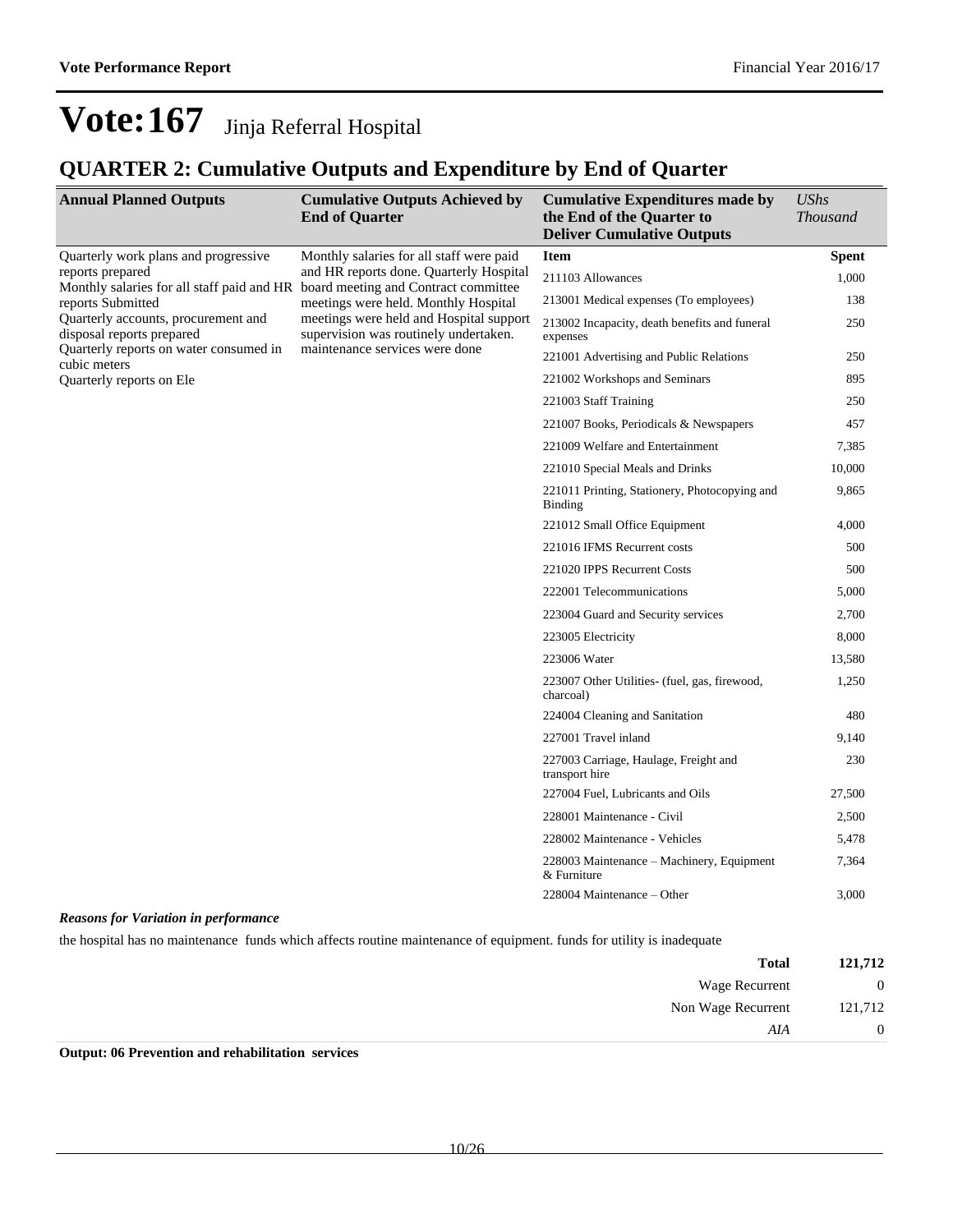### **QUARTER 2: Cumulative Outputs and Expenditure by End of Quarter**

| <b>Annual Planned Outputs</b>                                                                                                                                                                                                                                | <b>Cumulative Outputs Achieved by</b><br><b>End of Quarter</b> | <b>Cumulative Expenditures made by</b><br>the End of the Quarter to<br><b>Deliver Cumulative Outputs</b> | <b>UShs</b><br><i>Thousand</i> |
|--------------------------------------------------------------------------------------------------------------------------------------------------------------------------------------------------------------------------------------------------------------|----------------------------------------------------------------|----------------------------------------------------------------------------------------------------------|--------------------------------|
| 6000 Family planning contacts                                                                                                                                                                                                                                | 1766 family planning contacts                                  | <b>Item</b>                                                                                              | <b>Spent</b>                   |
| 16000 Antenatal attendances<br>6067 antenatal attendances<br>8000 Prevention of mother to child<br>3342 prevention of mother to child<br>transmission of HIV<br>transmission of HIV<br>10500 Physiotherapy cases handled<br>5569 physiotherapy cases handled | 211103 Allowances                                              | 200                                                                                                      |                                |
|                                                                                                                                                                                                                                                              | 213001 Medical expenses (To employees)                         | 200                                                                                                      |                                |
|                                                                                                                                                                                                                                                              | 221002 Workshops and Seminars                                  | 200                                                                                                      |                                |
|                                                                                                                                                                                                                                                              |                                                                | 221003 Staff Training                                                                                    | 100                            |
|                                                                                                                                                                                                                                                              |                                                                | 221009 Welfare and Entertainment                                                                         | 199                            |
|                                                                                                                                                                                                                                                              |                                                                | 221011 Printing, Stationery, Photocopying and<br>Binding                                                 | 500                            |
|                                                                                                                                                                                                                                                              |                                                                | 223005 Electricity                                                                                       | 2,500                          |
|                                                                                                                                                                                                                                                              |                                                                | 223006 Water                                                                                             | 10,125                         |
| $\sim$ $\sim$ $\sim$ $\sim$ $\sim$                                                                                                                                                                                                                           |                                                                | 227001 Travel inland                                                                                     | 350                            |

#### *Reasons for Variation in performance*

The hospital more funds for community awareness programs and improve the health seeking behavior

| <b>Total</b>                            | 14,374         |
|-----------------------------------------|----------------|
| Wage Recurrent                          | $\overline{0}$ |
| Non Wage Recurrent                      | 14,374         |
| AIA                                     | $\overline{0}$ |
| <b>Output: 07 Immunisation Services</b> |                |

| 14400 Immunizations static   | 8014 immunizations static                    | Item                             | Spent |
|------------------------------|----------------------------------------------|----------------------------------|-------|
| 300 Immunisations outreaches | 227 Immunizations conducted in<br>outreaches | 227001 Travel inland             |       |
|                              |                                              | 227004 Fuel. Lubricants and Oils | 100   |

### *Reasons for Variation in performance*

Immunization services have hit the target due to immunization camps supported by support organizations.

| 255            | <b>Total</b>       |
|----------------|--------------------|
| $\overline{0}$ | Wage Recurrent     |
| 255            | Non Wage Recurrent |
| $\overline{0}$ | AIA                |
|                |                    |

**Item Spent**

*Arrears*

**Output: 99 Arrears**

```
Reasons for Variation in performance
```

| $\bf{0}$         | <b>Total</b>                  |
|------------------|-------------------------------|
| $\boldsymbol{0}$ | Wage Recurrent                |
| $\mathbf{0}$     | Non Wage Recurrent            |
| $\overline{0}$   | AIA                           |
| 2,327,611        | <b>Total For SubProgramme</b> |
| 1,652,020        | <b>Wage Recurrent</b>         |
| 576,341          | Non Wage Recurrent            |
| 99,250           | AIA                           |
|                  |                               |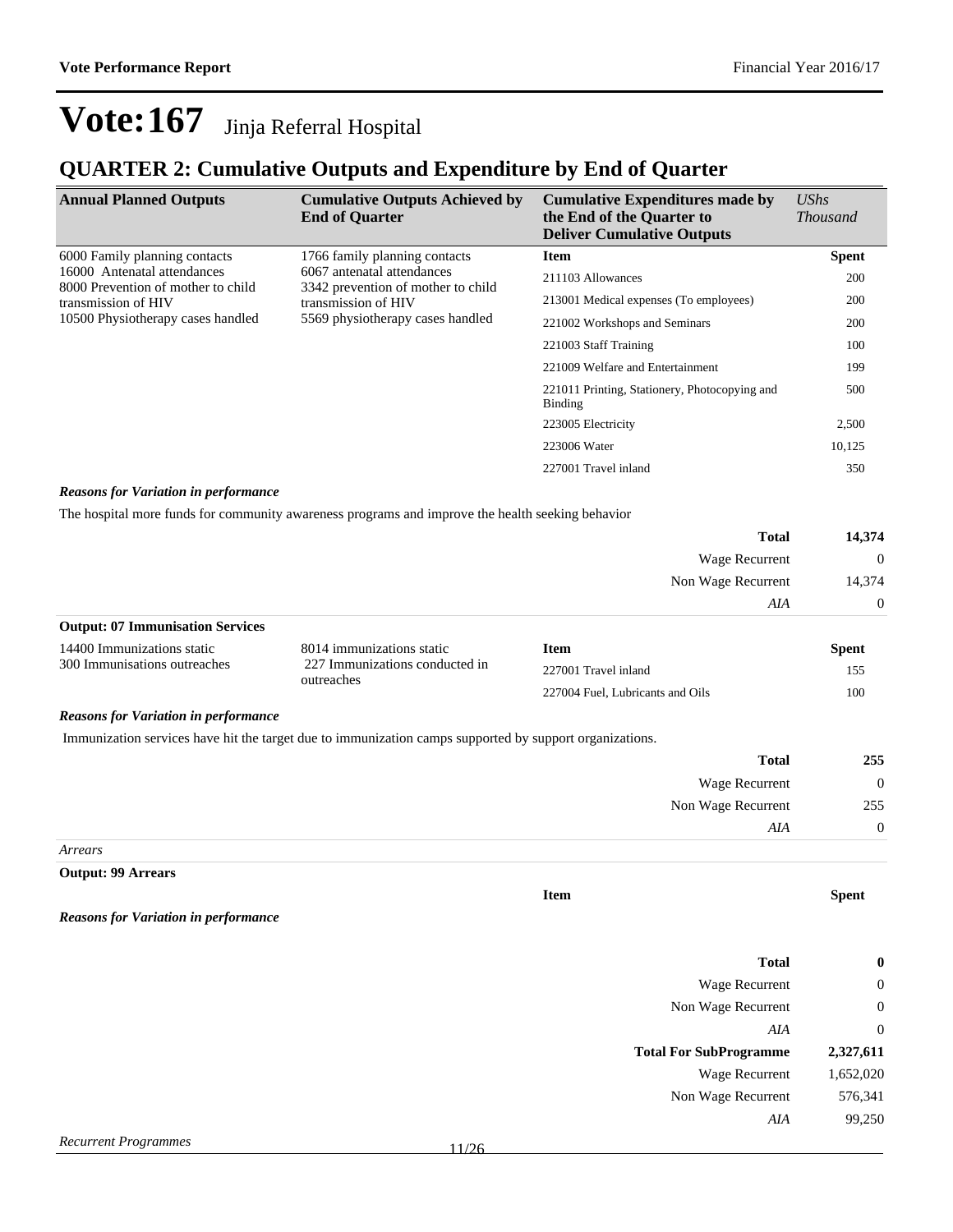**Item Spent**

## **Vote:167** Jinja Referral Hospital

### **QUARTER 2: Cumulative Outputs and Expenditure by End of Quarter**

| <b>Annual Planned Outputs</b>                         | <b>Cumulative Outputs Achieved by</b> | <b>Cumulative Expenditures made by</b>                         | UShs            |
|-------------------------------------------------------|---------------------------------------|----------------------------------------------------------------|-----------------|
|                                                       | <b>End of Quarter</b>                 | the End of the Quarter to<br><b>Deliver Cumulative Outputs</b> | <i>Thousand</i> |
| Subprogram: 02 Jinja Deferred Hespital Internal Audit |                                       |                                                                |                 |

#### **Subprogram: 02 Jinja Referral Hospital Internal Audit**

| <b>Outputs Provided</b>                                    |                                                          |                                        |              |
|------------------------------------------------------------|----------------------------------------------------------|----------------------------------------|--------------|
| <b>Output: 05 Hospital Management and support services</b> |                                                          |                                        |              |
| 1. Verification of goods supplied                          | 1. goods and services verified                           | <b>Item</b>                            | <b>Spent</b> |
| 2. Value for money in procurement<br>3. Audit reports      | 2. Value for money in procurement<br>monitored           | 211103 Allowances                      | 660          |
| 4. monitoring compliance to financial                      | 3. Audit reports submitted                               | 221002 Workshops and Seminars          | 220          |
| regulations                                                | 4. Compliance to financial regulations<br>monitored      | 221007 Books, Periodicals & Newspapers | 180          |
| 5. Proper accountability<br>6. Effective internal control  | 5. Proper accountability adhered to                      | 221010 Special Meals and Drinks        | 180          |
| 6. Effective internal controls established                 | 221011 Printing, Stationery, Photocopying and<br>Binding | 300                                    |              |
|                                                            |                                                          | 221012 Small Office Equipment          | 260          |
|                                                            |                                                          | 222001 Telecommunications              | 600          |
|                                                            |                                                          | 227001 Travel inland                   | 660          |
|                                                            |                                                          | 227004 Fuel, Lubricants and Oils       | 2,440        |

#### *Reasons for Variation in performance*

No major variations

| 5,500    | Total                 |
|----------|-----------------------|
| $\theta$ | <b>Wage Recurrent</b> |
| 5,500    | Non Wage Recurrent    |
| $\theta$ | AIA                   |
|          |                       |

*Arrears*

#### **Output: 99 Arrears**

*Reasons for Variation in performance*

| <b>Total</b>                  | $\bf{0}$       |
|-------------------------------|----------------|
| <b>Wage Recurrent</b>         | $\overline{0}$ |
| Non Wage Recurrent            | $\bf{0}$       |
| AIA                           | $\overline{0}$ |
| <b>Total For SubProgramme</b> | 5,500          |
| <b>Wage Recurrent</b>         | $\bf{0}$       |
| Non Wage Recurrent            | 5,500          |
| AIA                           | $\bf{0}$       |
| Development Projects          |                |

### **Project: 1004 Jinja Rehabilitation Referral Hospital**

*Capital Purchases*

### **Output: 71 Acquisition of Land by Government**

| land titles for the hospital secured        | Hospital is still chasing for the land titles Item |             | <b>Spent</b> |
|---------------------------------------------|----------------------------------------------------|-------------|--------------|
|                                             | through various stakeholders                       | 311101 Land | 1.000        |
| <b>Reasons for Variation in performance</b> |                                                    |             |              |

The matters concerned with land require concerted efforts from all stakeholders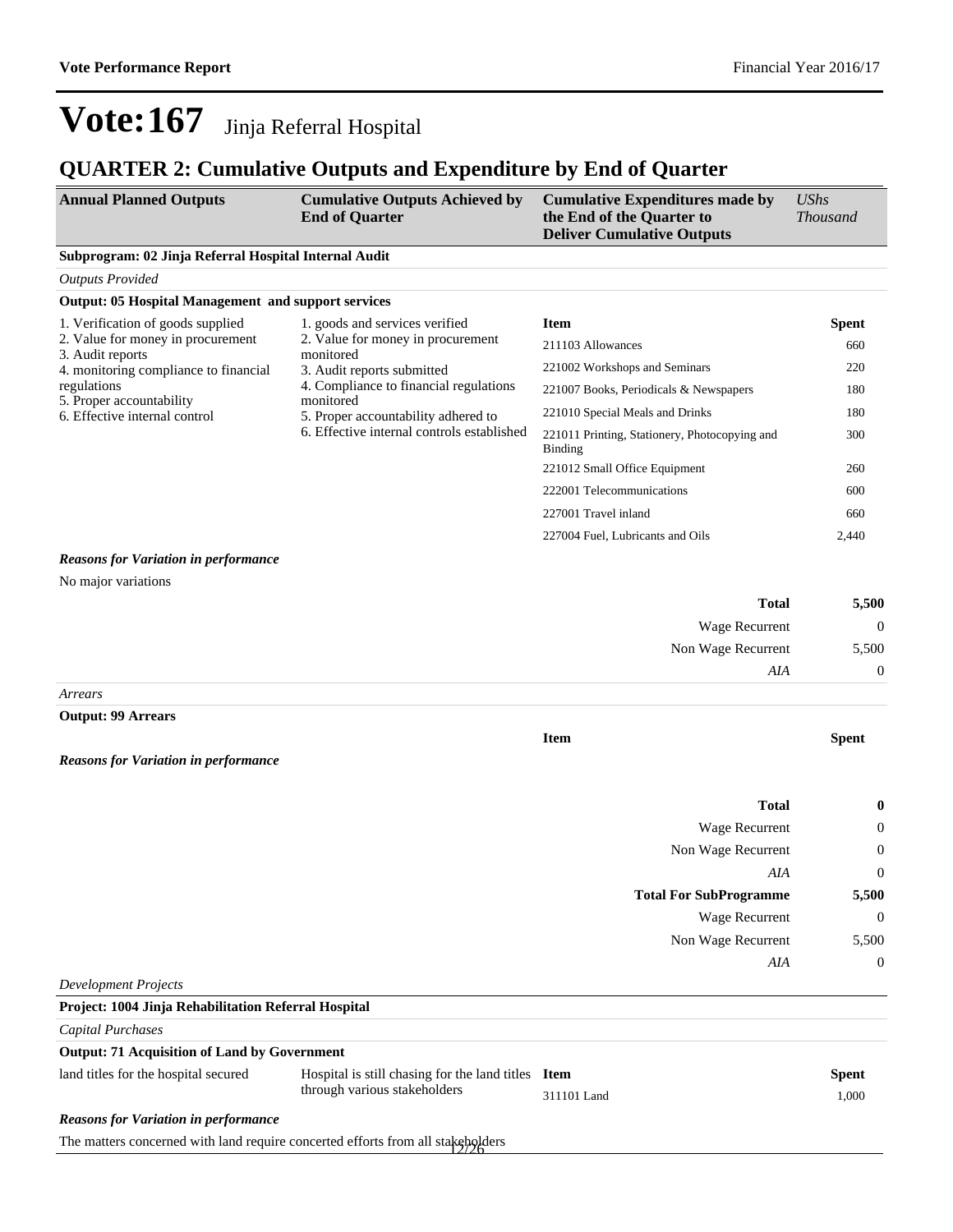### **QUARTER 2: Cumulative Outputs and Expenditure by End of Quarter**

| <b>Annual Planned Outputs</b>                                       | <b>Cumulative Outputs Achieved by</b><br><b>End of Quarter</b>                                                                                         | <b>Cumulative Expenditures made by</b><br>the End of the Quarter to<br><b>Deliver Cumulative Outputs</b>                                       | <b>UShs</b><br><b>Thousand</b> |
|---------------------------------------------------------------------|--------------------------------------------------------------------------------------------------------------------------------------------------------|------------------------------------------------------------------------------------------------------------------------------------------------|--------------------------------|
|                                                                     |                                                                                                                                                        | <b>Total</b>                                                                                                                                   | 1,000                          |
|                                                                     |                                                                                                                                                        | GoU Development                                                                                                                                | 1,000                          |
|                                                                     |                                                                                                                                                        | <b>External Financing</b>                                                                                                                      | $\boldsymbol{0}$               |
|                                                                     |                                                                                                                                                        | <b>AIA</b>                                                                                                                                     | $\boldsymbol{0}$               |
| Output: 76 Purchase of Office and ICT Equipment, including Software |                                                                                                                                                        |                                                                                                                                                |                                |
| Access Control attendance machine and<br><b>CCTV</b> installed      | Best evaluated bidder identified for the<br>access control machine and CCTV                                                                            | <b>Item</b><br>312202 Machinery and Equipment                                                                                                  | <b>Spent</b><br>27,320         |
| <b>Reasons for Variation in performance</b>                         |                                                                                                                                                        |                                                                                                                                                |                                |
|                                                                     |                                                                                                                                                        | There was need to revise the specifications that catered for analogue machine because the user later changed their preference to digital CCTV. |                                |
|                                                                     |                                                                                                                                                        | <b>Total</b>                                                                                                                                   | 27,320                         |
|                                                                     |                                                                                                                                                        | GoU Development                                                                                                                                | 27,320                         |
|                                                                     |                                                                                                                                                        | <b>External Financing</b>                                                                                                                      | 0                              |
|                                                                     |                                                                                                                                                        | <b>AIA</b>                                                                                                                                     | $\boldsymbol{0}$               |
| Output: 77 Purchase of Specialised Machinery & Equipment            |                                                                                                                                                        |                                                                                                                                                |                                |
| Purchase of Cardiac Echocardiogram<br>Machine                       | The best evaluated bidder for ECG<br>machine and bidder for tools for<br>workshop was identified. The other<br>equipment's were delivered and payments | <b>Item</b><br>312202 Machinery and Equipment                                                                                                  | <b>Spent</b><br>2,869          |
| Purchase for tools for Medical<br>maintenance workshop              | made                                                                                                                                                   |                                                                                                                                                |                                |
| <b>Reasons for Variation in performance</b>                         |                                                                                                                                                        |                                                                                                                                                |                                |
|                                                                     | The space for the ECG machine is being prepared. It is in transit to the hospital for delivery.                                                        |                                                                                                                                                |                                |
|                                                                     |                                                                                                                                                        | <b>Total</b>                                                                                                                                   | 2,869                          |
|                                                                     |                                                                                                                                                        | GoU Development                                                                                                                                | 2,869                          |
|                                                                     |                                                                                                                                                        | <b>External Financing</b>                                                                                                                      | $\boldsymbol{0}$               |
|                                                                     |                                                                                                                                                        | AIA                                                                                                                                            | $\boldsymbol{0}$               |
| <b>Output: 80 Hospital Construction/rehabilitation</b>              |                                                                                                                                                        |                                                                                                                                                |                                |
|                                                                     | construction was successfully completed                                                                                                                | <b>Item</b>                                                                                                                                    | <b>Spent</b>                   |
|                                                                     | and the maintenance workshop was<br>handed over to the hospital for use                                                                                | 312101 Non-Residential Buildings                                                                                                               | 46,927                         |
|                                                                     |                                                                                                                                                        | 312104 Other Structures                                                                                                                        | 12,876                         |
| <b>Reasons for Variation in performance</b>                         |                                                                                                                                                        |                                                                                                                                                |                                |
|                                                                     | The maintenance workshop is in use however the workshop requires funds to be allocated since it will be a regional workshop.                           |                                                                                                                                                |                                |
|                                                                     |                                                                                                                                                        | <b>Total</b>                                                                                                                                   | 59,803                         |
|                                                                     |                                                                                                                                                        | GoU Development                                                                                                                                | 59,803                         |
|                                                                     |                                                                                                                                                        | <b>External Financing</b>                                                                                                                      | $\boldsymbol{0}$               |
|                                                                     |                                                                                                                                                        | AIA                                                                                                                                            | 0                              |
| Output: 82 Maternity ward construction and rehabilitation           |                                                                                                                                                        |                                                                                                                                                |                                |
|                                                                     | any defects rectified and Verification's of Item<br>payments taking place                                                                              | 312101 Non-Residential Buildings                                                                                                               | <b>Spent</b><br>22,462         |
| <b>Reasons for Variation in performance</b>                         |                                                                                                                                                        |                                                                                                                                                |                                |
| Verification's of payments taking place so that payments are done   |                                                                                                                                                        |                                                                                                                                                |                                |
|                                                                     |                                                                                                                                                        | <b>Total</b>                                                                                                                                   | 22,462                         |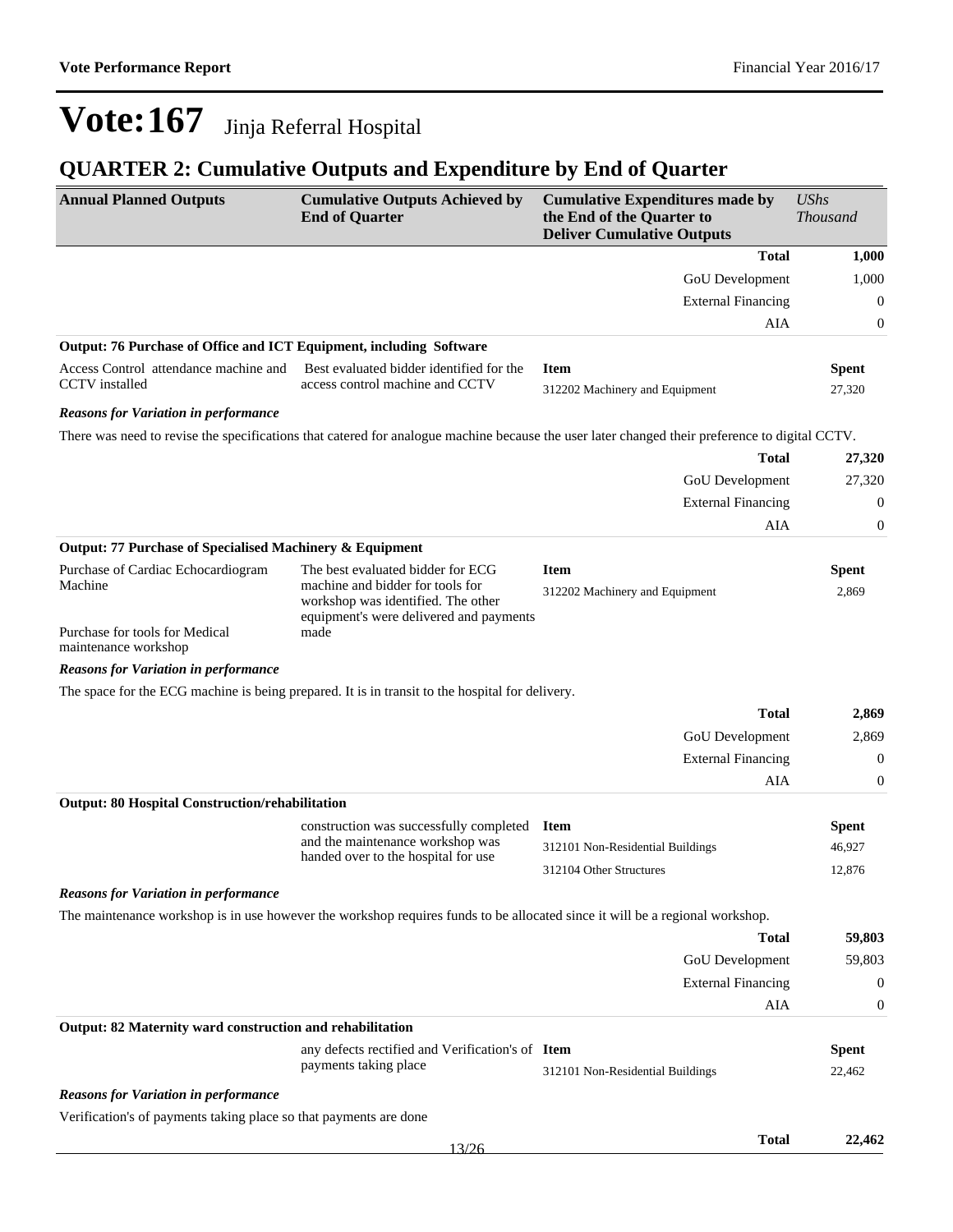### **QUARTER 2: Cumulative Outputs and Expenditure by End of Quarter**

| <b>Annual Planned Outputs</b> | <b>Cumulative Outputs Achieved by</b><br><b>End of Quarter</b> | <b>Cumulative Expenditures made by</b><br>the End of the Quarter to<br><b>Deliver Cumulative Outputs</b> | <b>UShs</b><br><b>Thousand</b> |
|-------------------------------|----------------------------------------------------------------|----------------------------------------------------------------------------------------------------------|--------------------------------|
|                               |                                                                | <b>GoU</b> Development                                                                                   | 22,462                         |
|                               |                                                                | <b>External Financing</b>                                                                                | $\overline{0}$                 |
|                               |                                                                | AIA                                                                                                      | $\overline{0}$                 |
|                               |                                                                | <b>Total For SubProgramme</b>                                                                            | 113,454                        |
|                               |                                                                | <b>GoU</b> Development                                                                                   | 113,454                        |
|                               |                                                                | <b>External Financing</b>                                                                                | $\boldsymbol{0}$               |
|                               |                                                                | AIA                                                                                                      | $\overline{0}$                 |
|                               |                                                                | <b>GRAND TOTAL</b>                                                                                       | 2,446,565                      |
|                               |                                                                | Wage Recurrent                                                                                           | 1,652,020                      |
|                               |                                                                | Non Wage Recurrent                                                                                       | 581,841                        |
|                               |                                                                | <b>GoU</b> Development                                                                                   | 113,454                        |
|                               |                                                                | <b>External Financing</b>                                                                                | $\overline{0}$                 |
|                               |                                                                | <b>AIA</b>                                                                                               | 99,250                         |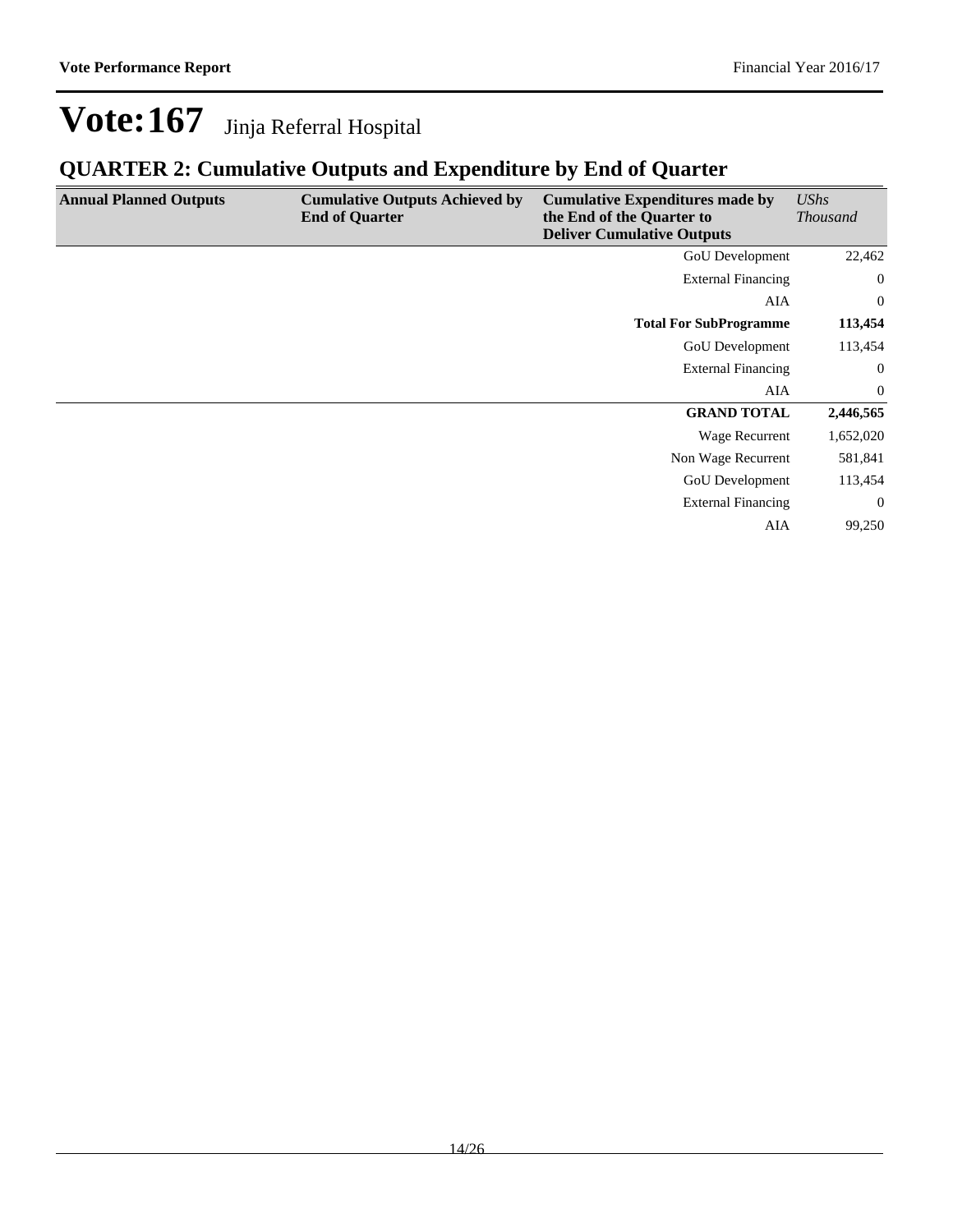### **QUARTER 2: Outputs and Expenditure in Quarter**

| <b>Outputs Planned in Quarter</b>                        | <b>Actual Outputs Achieved in</b><br><b>Quarter</b>        | <b>Expenditures incurred in the</b><br><b>Quarter to deliver outputs</b> | <b>UShs</b><br><b>Thousand</b> |
|----------------------------------------------------------|------------------------------------------------------------|--------------------------------------------------------------------------|--------------------------------|
| Program: 56 Regional Referral Hospital Services          |                                                            |                                                                          |                                |
| <b>Recurrent Programmes</b>                              |                                                            |                                                                          |                                |
| Subprogram: 01 Jinja Referral Hospital Services          |                                                            |                                                                          |                                |
| <b>Outputs Provided</b>                                  |                                                            |                                                                          |                                |
| <b>Output: 01 Inpatient services</b>                     |                                                            |                                                                          |                                |
| 7500 admitted                                            | 5985 admitted                                              | <b>Item</b>                                                              | Spent                          |
| 90 % bed occupancy rate<br>5 days average length of stay | 84 % bed occupancy rate<br>5.6 days average length of stay | 211101 General Staff Salaries                                            | 1,652,020                      |
| 1750 Deliveries made,                                    | 1158 Deliveries made,                                      | 211103 Allowances                                                        | 34,325                         |
| 1000 major surgeries                                     | 843 major surgeries made                                   | 212102 Pension for General Civil Service                                 | 99,727                         |
|                                                          |                                                            | 213001 Medical expenses (To employees)                                   | 725                            |
|                                                          |                                                            | 213002 Incapacity, death benefits and funeral<br>expenses                | 250                            |
|                                                          |                                                            | 213004 Gratuity Expenses                                                 | 59,453                         |
|                                                          |                                                            | 221002 Workshops and Seminars                                            | 170                            |
|                                                          |                                                            | 221003 Staff Training                                                    | 1,500                          |
|                                                          |                                                            | 221007 Books, Periodicals & Newspapers                                   | 400                            |
|                                                          |                                                            | 221008 Computer supplies and Information<br>Technology (IT)              | 1,000                          |
|                                                          |                                                            | 221009 Welfare and Entertainment                                         | 7,225                          |
|                                                          |                                                            | 221010 Special Meals and Drinks                                          | 16,500                         |
|                                                          |                                                            | 221011 Printing, Stationery, Photocopying and<br><b>Binding</b>          | 9,500                          |
|                                                          |                                                            | 222001 Telecommunications                                                | 3,667                          |
|                                                          |                                                            | 223004 Guard and Security services                                       | 1,000                          |
|                                                          |                                                            | 223005 Electricity                                                       | 38,515                         |
|                                                          |                                                            | 223006 Water                                                             | 75,000                         |
|                                                          |                                                            | 223007 Other Utilities- (fuel, gas, firewood,<br>charcoal)               | 1,000                          |
|                                                          |                                                            | 224001 Medical and Agricultural supplies                                 | 32,000                         |
|                                                          |                                                            | 224004 Cleaning and Sanitation                                           | 47,079                         |
|                                                          |                                                            | 224005 Uniforms, Beddings and Protective<br>Gear                         | 625                            |
|                                                          |                                                            | 225001 Consultancy Services- Short term                                  | 2,100                          |
|                                                          |                                                            | 227001 Travel inland                                                     | 7,500                          |
|                                                          |                                                            | 227004 Fuel, Lubricants and Oils                                         | 17,250                         |
|                                                          |                                                            | 228001 Maintenance - Civil                                               | 4,995                          |
|                                                          |                                                            | 228002 Maintenance - Vehicles                                            | 500                            |
|                                                          |                                                            | 228003 Maintenance - Machinery, Equipment<br>& Furniture                 | 2,060                          |
|                                                          |                                                            | 228004 Maintenance - Other                                               | 1,000                          |

### *Reasons for Variation in performance*

Inadequate supplies and lack of oxygen negatively affected offering services under major surgeries

| Total                    | 2,117,087 |
|--------------------------|-----------|
| Wage Recurrent 1,652,020 |           |
| 5/26                     |           |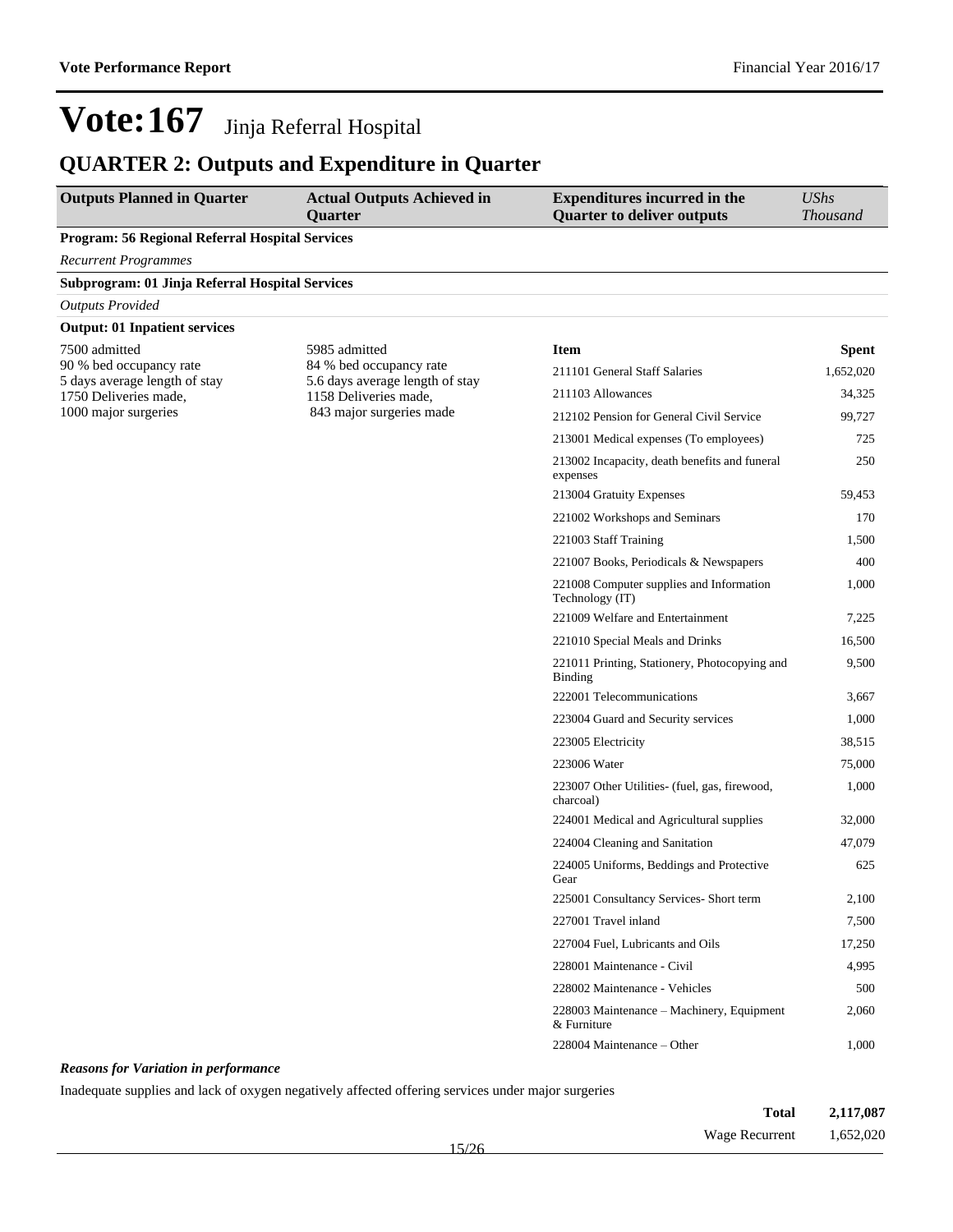### **QUARTER 2: Outputs and Expenditure in Quarter**

| <b>Outputs Planned in Quarter</b>                          | <b>Actual Outputs Achieved in</b><br><b>Ouarter</b>                                   | <b>Expenditures incurred in the</b><br><b>Quarter to deliver outputs</b> | UShs<br><b>Thousand</b> |
|------------------------------------------------------------|---------------------------------------------------------------------------------------|--------------------------------------------------------------------------|-------------------------|
|                                                            |                                                                                       | Non Wage Recurrent                                                       | 365,817                 |
|                                                            |                                                                                       | AIA                                                                      | 99,250                  |
| <b>Output: 02 Outpatient services</b>                      |                                                                                       |                                                                          |                         |
| 25000 General out patients                                 | 19859 General out patients<br>780 casualty cases<br>23835 special clinics outpatients | <b>Item</b>                                                              | Spent                   |
| 500 casualty cases<br>20000 special clinics in outpatients |                                                                                       | 211103 Allowances                                                        | 326                     |
|                                                            | 213001 Medical expenses (To employees)                                                | 100                                                                      |                         |
|                                                            |                                                                                       | 213002 Incapacity, death benefits and funeral<br>expenses                | 125                     |
|                                                            |                                                                                       | 221003 Staff Training                                                    | 125                     |
|                                                            |                                                                                       | 221009 Welfare and Entertainment                                         | 500                     |
|                                                            |                                                                                       | 221011 Printing, Stationery, Photocopying and<br>Binding                 | 996                     |
|                                                            |                                                                                       | 223005 Electricity                                                       | 11,000                  |
|                                                            |                                                                                       | 223006 Water                                                             | 17,500                  |
|                                                            |                                                                                       | 227001 Travel inland                                                     | 587                     |

#### *Reasons for Variation in performance*

Performance is relatively on target. efficiency in special clinics

| 31,258       | <b>Total</b>       |
|--------------|--------------------|
| $\mathbf{0}$ | Wage Recurrent     |
| 31,258       | Non Wage Recurrent |
| $\theta$     | AIA                |

### **Output: 04 Diagnostic services**

| 1000 x-ray examinations         |
|---------------------------------|
| 1500 ultra sound examinations   |
| 52500 laboratory & pathological |
| examinations                    |
| 3000 blood transfusions         |

84 x-ray examinations 1530 ultra sound examinations 47523 laboratory & pathological examinations 2687 blood transfusions

| <b>Item</b>                                              | Spent  |
|----------------------------------------------------------|--------|
| 211103 Allowances                                        | 100    |
| 213001 Medical expenses (To employees)                   | 100    |
| 221002 Workshops and Seminars                            | 100    |
| 221003 Staff Training                                    | 500    |
| 221009 Welfare and Entertainment                         | 125    |
| 221011 Printing, Stationery, Photocopying and<br>Binding | 1,000  |
| 223005 Electricity                                       | 20,000 |
| 223006 Water                                             | 20,000 |
| 227001 Travel inland                                     | 1.000  |

#### *Reasons for Variation in performance*

supplies from NMS under diagnostic services have been inadequate in supply

| 42,925         | <b>Total</b>       |
|----------------|--------------------|
| $\overline{0}$ | Wage Recurrent     |
| 42,925         | Non Wage Recurrent |
| 0              | AIA                |

**Output: 05 Hospital Management and support services**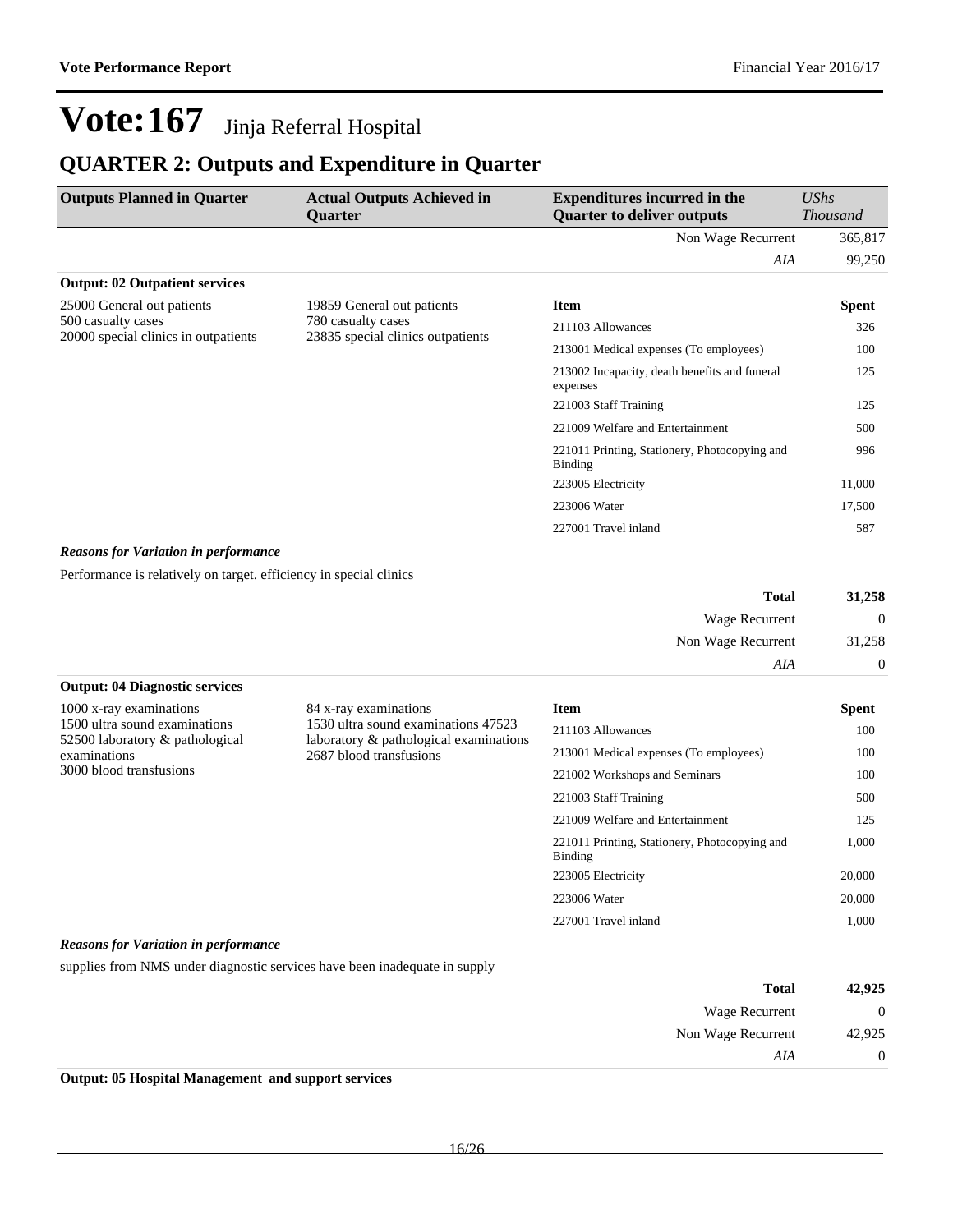### **QUARTER 2: Outputs and Expenditure in Quarter**

| <b>Outputs Planned in Quarter</b>                                                                                        | <b>Actual Outputs Achieved in</b>                                                                                                                  | <b>Expenditures incurred in the</b>                             | <b>UShs</b>     |
|--------------------------------------------------------------------------------------------------------------------------|----------------------------------------------------------------------------------------------------------------------------------------------------|-----------------------------------------------------------------|-----------------|
|                                                                                                                          | <b>Quarter</b>                                                                                                                                     | <b>Quarter to deliver outputs</b>                               | <b>Thousand</b> |
| Monthly salaries for all staff paid and                                                                                  | Monthly salaries for all staff were paid                                                                                                           | <b>Item</b>                                                     | <b>Spent</b>    |
| <b>Ouarterly HR</b> reports done<br>Monthly and Quarterly Hospital meetings                                              | and HR reports done. Quarterly Hospital<br>board meeting and Contract committee                                                                    | 211103 Allowances                                               | 1,000           |
| Quarterly Hospital support supervision                                                                                   | meetings were held. Monthly Hospital<br>meetings were held. Hospital support<br>supervision was routinely<br>undertaken.maintenance services done. | 213001 Medical expenses (To employees)                          | 138             |
| undertaken<br>Quarterly work plans prepared<br>Quarterly progressive reports submitted<br>Vehicles serviced and repaired |                                                                                                                                                    | 213002 Incapacity, death benefits and funeral<br>expenses       | 250             |
|                                                                                                                          |                                                                                                                                                    | 221001 Advertising and Public Relations                         | 250             |
| Patient referrals out effected assisted                                                                                  |                                                                                                                                                    | 221002 Workshops and Seminars                                   | 895             |
| Patients fed<br>Equipment maintained                                                                                     |                                                                                                                                                    | 221003 Staff Training                                           | 250             |
| Quarterly report on water consumed in                                                                                    |                                                                                                                                                    | 221007 Books, Periodicals & Newspapers                          | 457             |
| cubic meters                                                                                                             |                                                                                                                                                    | 221009 Welfare and Entertainment                                | 7,385           |
| Quarterly report on Electricity consumed<br>in KWH                                                                       |                                                                                                                                                    | 221010 Special Meals and Drinks                                 | 10,000          |
| Daily linen cleaned<br>Daily compounds & buildings cleaned                                                               |                                                                                                                                                    | 221011 Printing, Stationery, Photocopying and<br><b>Binding</b> | 9,865           |
| Daily security services ensured                                                                                          |                                                                                                                                                    | 221012 Small Office Equipment                                   | 4,000           |
|                                                                                                                          |                                                                                                                                                    | 221016 IFMS Recurrent costs                                     | 500             |
|                                                                                                                          |                                                                                                                                                    | 221020 IPPS Recurrent Costs                                     | 500             |
|                                                                                                                          |                                                                                                                                                    | 222001 Telecommunications                                       | 5,000           |
|                                                                                                                          |                                                                                                                                                    | 223004 Guard and Security services                              | 2,700           |
|                                                                                                                          |                                                                                                                                                    | 223005 Electricity                                              | 8,000           |
|                                                                                                                          |                                                                                                                                                    | 223006 Water                                                    | 13,580          |
|                                                                                                                          |                                                                                                                                                    | 223007 Other Utilities- (fuel, gas, firewood,<br>charcoal)      | 1,250           |
|                                                                                                                          |                                                                                                                                                    | 224004 Cleaning and Sanitation                                  | 480             |
|                                                                                                                          |                                                                                                                                                    | 227001 Travel inland                                            | 9,140           |
|                                                                                                                          |                                                                                                                                                    | 227003 Carriage, Haulage, Freight and<br>transport hire         | 230             |
|                                                                                                                          |                                                                                                                                                    | 227004 Fuel, Lubricants and Oils                                | 27,500          |
|                                                                                                                          |                                                                                                                                                    | 228001 Maintenance - Civil                                      | 2,500           |
|                                                                                                                          |                                                                                                                                                    | 228002 Maintenance - Vehicles                                   | 5,478           |
|                                                                                                                          |                                                                                                                                                    | 228003 Maintenance – Machinery, Equipment<br>& Furniture        | 7,364           |
|                                                                                                                          |                                                                                                                                                    | 228004 Maintenance - Other                                      | 3,000           |
| <b>Reasons for Variation in performance</b>                                                                              |                                                                                                                                                    |                                                                 |                 |

the hospital has no maintenance funds which affects routine maintenance of equipment. funds for utility is inadequate

| 121,712        | <b>Total</b>       |
|----------------|--------------------|
| $\mathbf{0}$   | Wage Recurrent     |
| 121,712        | Non Wage Recurrent |
| $\overline{0}$ | AIA                |
|                |                    |

#### **Output: 06 Prevention and rehabilitation services**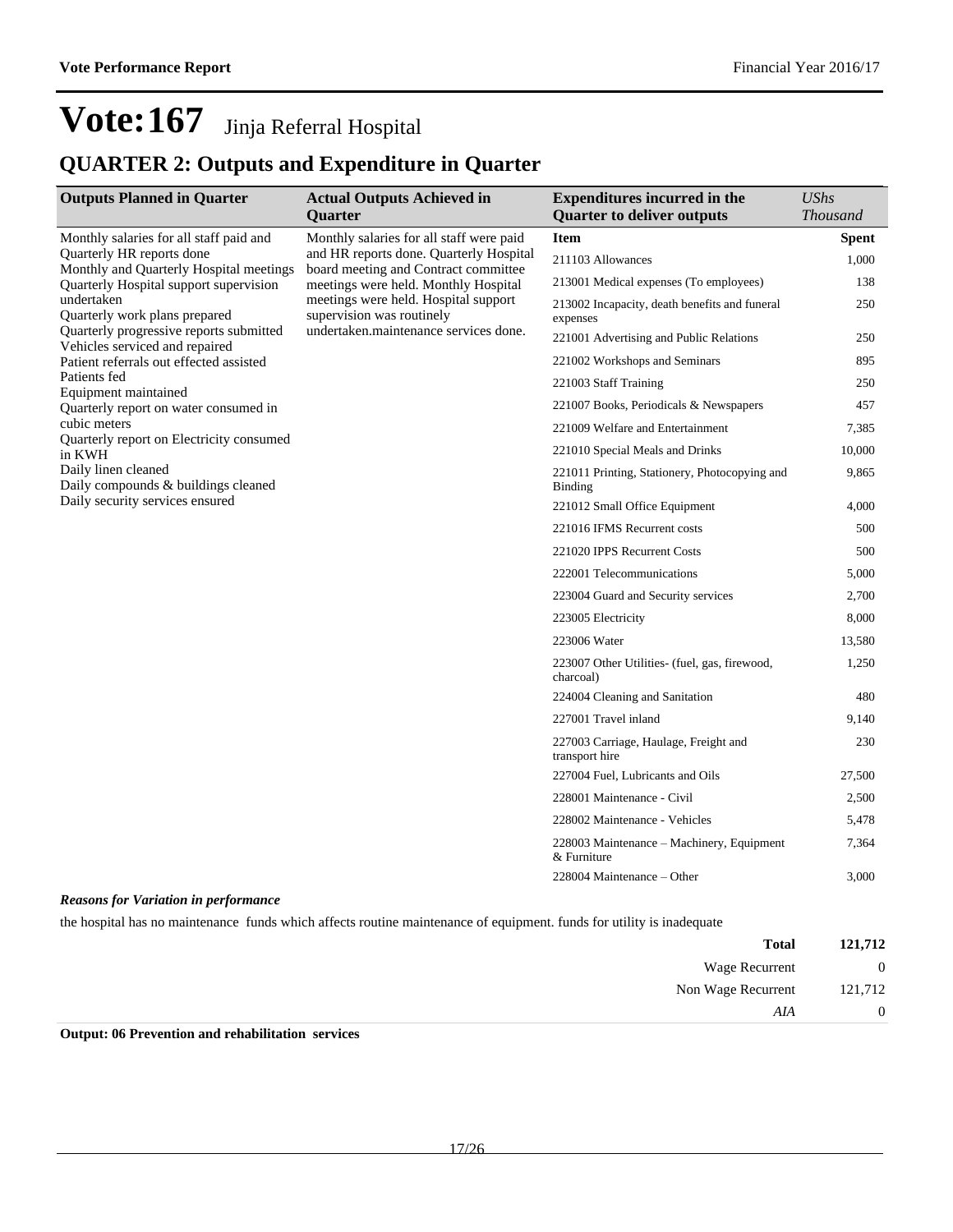### **QUARTER 2: Outputs and Expenditure in Quarter**

| <b>Outputs Planned in Quarter</b>                                | <b>Actual Outputs Achieved in</b><br><b>Ouarter</b>              | <b>Expenditures incurred in the</b><br><b>Ouarter to deliver outputs</b> | UShs<br><b>Thousand</b> |
|------------------------------------------------------------------|------------------------------------------------------------------|--------------------------------------------------------------------------|-------------------------|
| 1500 family planning contacts                                    | 921 family planning contacts                                     | <b>Item</b>                                                              | <b>Spent</b>            |
| 4000 antenatal attendances<br>2000 prevention of mother to child | 2932 antenatal attendances<br>1676 prevention of mother to child | 211103 Allowances                                                        | 200                     |
| transmission of HIV                                              | transmission of HIV                                              | 213001 Medical expenses (To employees)                                   | 200                     |
| 2625 physiotherapy cases handled                                 | 2495 physiotherapy cases handled                                 | 221002 Workshops and Seminars                                            | 200                     |
|                                                                  |                                                                  | 221003 Staff Training                                                    | 100                     |
|                                                                  |                                                                  | 221009 Welfare and Entertainment                                         | 199                     |
|                                                                  | 221011 Printing, Stationery, Photocopying and<br>Binding         | 500                                                                      |                         |
|                                                                  |                                                                  | 223005 Electricity                                                       | 2,500                   |
|                                                                  |                                                                  | 223006 Water                                                             | 10,125                  |
|                                                                  |                                                                  | 227001 Travel inland                                                     | 350                     |

#### *Reasons for Variation in performance*

The hospital more funds for community awareness programs and improve the health seeking behavior

| <b>Total</b>                            | 14,374         |
|-----------------------------------------|----------------|
| Wage Recurrent                          | $\overline{0}$ |
| Non Wage Recurrent                      | 14,374         |
| AIA                                     | $\overline{0}$ |
| <b>Output: 07 Immunisation Services</b> |                |

| 3600 immunizations static                    | 3551 immunizations static                                     | Item                             | Spent |
|----------------------------------------------|---------------------------------------------------------------|----------------------------------|-------|
| 100 Immunisations conducted in<br>outreaches | 63 Immunizations conducted in outreaches 227001 Travel inland |                                  | 155   |
|                                              |                                                               | 227004 Fuel. Lubricants and Oils | 100-  |

#### *Reasons for Variation in performance*

Immunization services have hit the target due to immunization camps supported by support organizations.

| 255      | <b>Total</b>          |  |
|----------|-----------------------|--|
| $\theta$ | <b>Wage Recurrent</b> |  |
| 255      | Non Wage Recurrent    |  |
| $\theta$ | AIA                   |  |
|          | $\bm{A}$              |  |

#### *Arrears*

**Output: 99 Arrears**

*Reasons for Variation in performance*

| <b>Total</b>                  | $\bf{0}$  |
|-------------------------------|-----------|
| Wage Recurrent                | $\theta$  |
| Non Wage Recurrent            | $\theta$  |
| AIA                           | $\Omega$  |
|                               |           |
| <b>Total For SubProgramme</b> | 2,327,612 |
| Wage Recurrent                | 1,652,020 |
| Non Wage Recurrent            | 576,341   |
| AIA                           | 99,250    |

**Item Spent**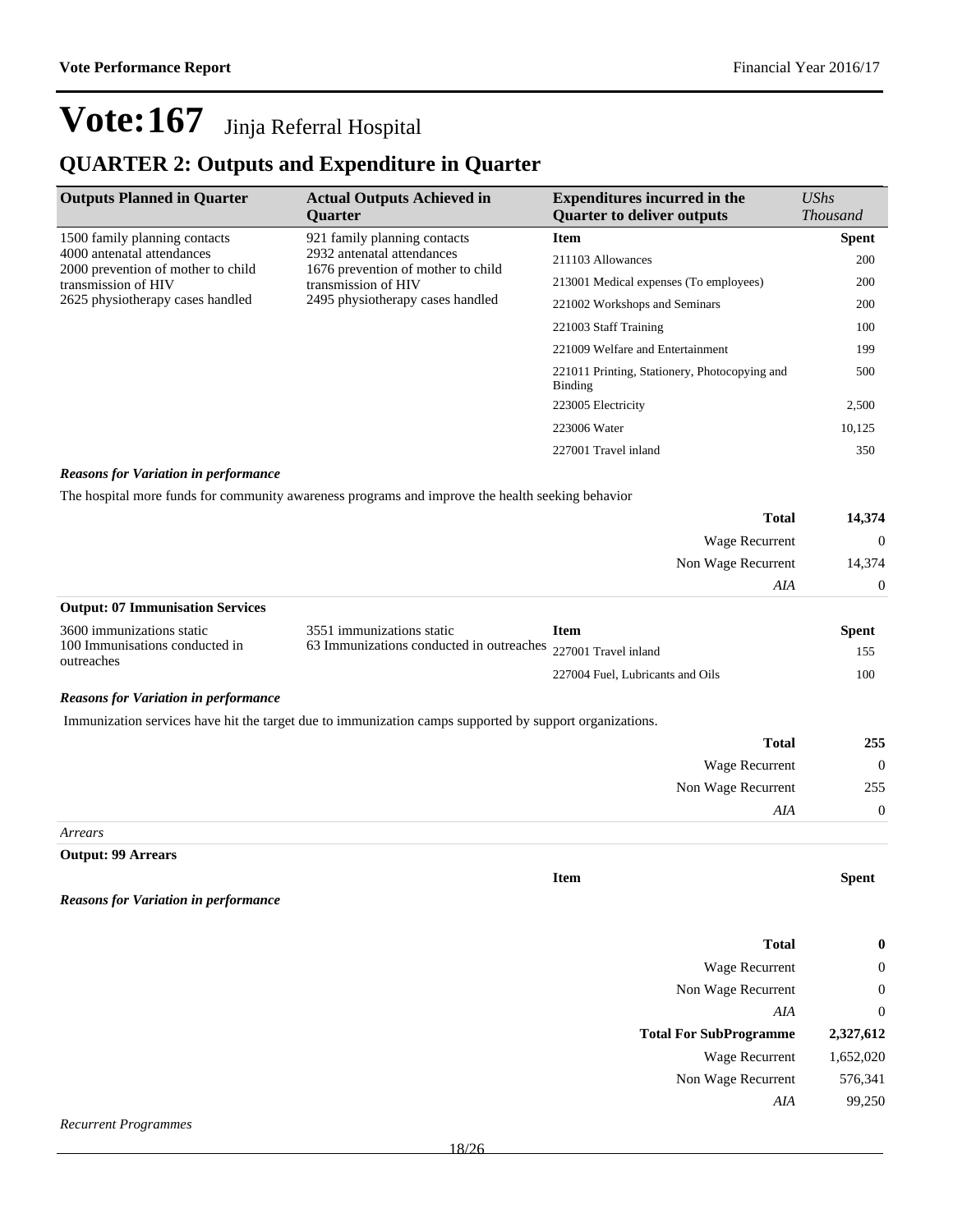### **QUARTER 2: Outputs and Expenditure in Quarter**

| <b>Outputs Planned in Quarter</b>                                                                                    | <b>Actual Outputs Achieved in</b><br><b>Quarter</b> | <b>Expenditures incurred in the</b><br><b>Quarter to deliver outputs</b> | <b>UShs</b><br><b>Thousand</b> |
|----------------------------------------------------------------------------------------------------------------------|-----------------------------------------------------|--------------------------------------------------------------------------|--------------------------------|
| Subprogram: 02 Jinja Referral Hospital Internal Audit                                                                |                                                     |                                                                          |                                |
| <b>Outputs Provided</b>                                                                                              |                                                     |                                                                          |                                |
| <b>Output: 05 Hospital Management and support services</b>                                                           |                                                     |                                                                          |                                |
| 1. Verification of goods supplied 2. Value 1. goods and services verified                                            |                                                     | <b>Item</b>                                                              | Spent                          |
| for money in procurement 3. Audit reports 2. Value for money in procurement<br>4. monitoring compliance to financial | monitored                                           | 211103 Allowances                                                        | 660                            |
| regulations 5. Proper accountability 6.                                                                              | 3. Audit reports submitted                          | 221002 Workshops and Seminars                                            | 220                            |
| Effective internal control                                                                                           | 4. Compliance to financial regulations              | 221007 Books, Periodicals & Newspapers                                   | 180                            |
|                                                                                                                      | monitored<br>5. Proper accountability adhered to    | 221010 Special Meals and Drinks                                          | 180                            |
|                                                                                                                      | 6. Effective internal controls established          | 221011 Printing, Stationery, Photocopying and<br><b>Binding</b>          | 300                            |
|                                                                                                                      |                                                     | 221012 Small Office Equipment                                            | 260                            |
|                                                                                                                      |                                                     | 222001 Telecommunications                                                | 600                            |
|                                                                                                                      |                                                     | 227001 Travel inland                                                     | 660                            |
|                                                                                                                      |                                                     | 227004 Fuel, Lubricants and Oils                                         | 2,440                          |
| <b>Reasons for Variation in performance</b>                                                                          |                                                     |                                                                          |                                |
| No major variations                                                                                                  |                                                     |                                                                          |                                |
|                                                                                                                      |                                                     | <b>Total</b>                                                             | 5,500                          |
|                                                                                                                      |                                                     | Wage Recurrent                                                           | $\theta$                       |
|                                                                                                                      |                                                     | Non Wage Recurrent                                                       | 5,500                          |
|                                                                                                                      |                                                     | AIA                                                                      | $\theta$                       |
| Arrears                                                                                                              |                                                     |                                                                          |                                |
| <b>Output: 99 Arrears</b>                                                                                            |                                                     |                                                                          |                                |
| <b>Reasons for Variation in performance</b>                                                                          |                                                     | <b>Item</b>                                                              | <b>Spent</b>                   |
|                                                                                                                      |                                                     |                                                                          |                                |
|                                                                                                                      |                                                     | <b>Total</b>                                                             | $\bf{0}$                       |
|                                                                                                                      |                                                     | Wage Recurrent                                                           | 0                              |
|                                                                                                                      |                                                     | Non Wage Recurrent                                                       | 0                              |
|                                                                                                                      |                                                     | AIA                                                                      | $\boldsymbol{0}$               |
|                                                                                                                      |                                                     | <b>Total For SubProgramme</b>                                            | 5,500                          |
|                                                                                                                      |                                                     | Wage Recurrent                                                           | $\boldsymbol{0}$               |
|                                                                                                                      |                                                     | Non Wage Recurrent                                                       | 5,500                          |
|                                                                                                                      |                                                     | AIA                                                                      | $\boldsymbol{0}$               |
| <b>Development Projects</b>                                                                                          |                                                     |                                                                          |                                |
| Project: 1004 Jinja Rehabilitation Referral Hospital                                                                 |                                                     |                                                                          |                                |
| <b>Capital Purchases</b>                                                                                             |                                                     |                                                                          |                                |
| <b>Output: 71 Acquisition of Land by Government</b>                                                                  |                                                     |                                                                          |                                |
| Land has been surveyed to open boundary Hospital is still chasing for the land titles                                | through various stakeholders.                       | <b>Item</b><br>311101 Land                                               | <b>Spent</b><br>1,000          |
| <b>Reasons for Variation in performance</b>                                                                          |                                                     |                                                                          |                                |
| The matters concerned with land require concerted efforts from all stakeholders                                      |                                                     |                                                                          |                                |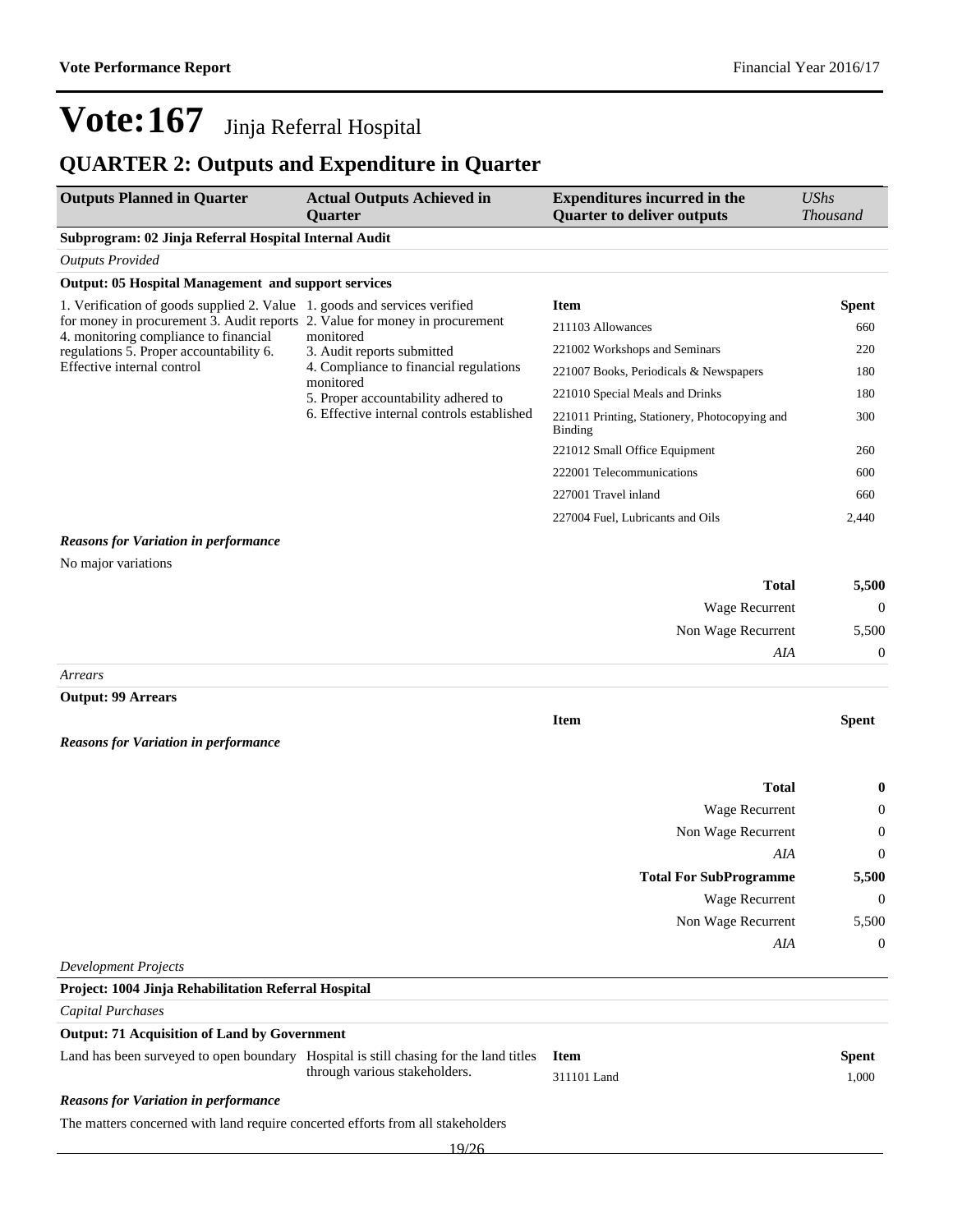### **QUARTER 2: Outputs and Expenditure in Quarter**

| <b>Outputs Planned in Quarter</b>                                           | <b>Actual Outputs Achieved in</b><br><b>Ouarter</b>                                                                          | <b>Expenditures incurred in the</b><br><b>Quarter to deliver outputs</b>                                                                       | <b>UShs</b><br><b>Thousand</b> |
|-----------------------------------------------------------------------------|------------------------------------------------------------------------------------------------------------------------------|------------------------------------------------------------------------------------------------------------------------------------------------|--------------------------------|
|                                                                             |                                                                                                                              | <b>Total</b>                                                                                                                                   | 1,000                          |
|                                                                             |                                                                                                                              | GoU Development                                                                                                                                | 1,000                          |
|                                                                             |                                                                                                                              | <b>External Financing</b>                                                                                                                      | $\boldsymbol{0}$               |
|                                                                             |                                                                                                                              | AIA                                                                                                                                            | 0                              |
| Output: 76 Purchase of Office and ICT Equipment, including Software         |                                                                                                                              |                                                                                                                                                |                                |
| The Procurement process is at approval of Best evaluated bidder identified  |                                                                                                                              | <b>Item</b>                                                                                                                                    | <b>Spent</b>                   |
| best bidder and delivery                                                    |                                                                                                                              | 312202 Machinery and Equipment                                                                                                                 | 27,320                         |
| <b>Reasons for Variation in performance</b>                                 |                                                                                                                              |                                                                                                                                                |                                |
|                                                                             |                                                                                                                              | There was need to revise the specifications that catered for analogue machine because the user later changed their preference to digital CCTV. |                                |
|                                                                             |                                                                                                                              | <b>Total</b>                                                                                                                                   | 27,320                         |
|                                                                             |                                                                                                                              | GoU Development                                                                                                                                | 27,320                         |
|                                                                             |                                                                                                                              | <b>External Financing</b>                                                                                                                      | $\boldsymbol{0}$               |
|                                                                             |                                                                                                                              | AIA                                                                                                                                            | 0                              |
| Output: 77 Purchase of Specialised Machinery & Equipment                    |                                                                                                                              |                                                                                                                                                |                                |
| The Procurement process is at approval of The best evaluated bidder for ECG |                                                                                                                              | <b>Item</b>                                                                                                                                    | <b>Spent</b>                   |
| bid documents for ECG                                                       | machine and bidder for tools for workshop<br>was identified. The other equipment's<br>were delivered and payments made       | 312202 Machinery and Equipment                                                                                                                 | 2,869                          |
| <b>Reasons for Variation in performance</b>                                 |                                                                                                                              |                                                                                                                                                |                                |
|                                                                             | The space for the ECG machine is being prepared. It is in transit to the hospital for delivery.                              |                                                                                                                                                |                                |
|                                                                             |                                                                                                                              | <b>Total</b>                                                                                                                                   | 2,869                          |
|                                                                             |                                                                                                                              | GoU Development                                                                                                                                | 2,869                          |
|                                                                             |                                                                                                                              | <b>External Financing</b>                                                                                                                      | $\boldsymbol{0}$               |
|                                                                             |                                                                                                                              | AIA                                                                                                                                            | 0                              |
| <b>Output: 80 Hospital Construction/rehabilitation</b>                      |                                                                                                                              |                                                                                                                                                |                                |
| The maintenance workshop is at 100%                                         | construction was successfully completed                                                                                      | <b>Item</b>                                                                                                                                    | <b>Spent</b>                   |
| completion                                                                  | and the maintenance workshop was<br>handed over to the hospital for use                                                      | 312101 Non-Residential Buildings                                                                                                               | 46,927                         |
|                                                                             |                                                                                                                              | 312104 Other Structures                                                                                                                        | 12,876                         |
| <b>Reasons for Variation in performance</b>                                 |                                                                                                                              |                                                                                                                                                |                                |
|                                                                             | The maintenance workshop is in use however the workshop requires funds to be allocated since it will be a regional workshop. |                                                                                                                                                |                                |
|                                                                             |                                                                                                                              | Total                                                                                                                                          | 59,803                         |
|                                                                             |                                                                                                                              | <b>GoU</b> Development                                                                                                                         | 59,803                         |
|                                                                             |                                                                                                                              | <b>External Financing</b>                                                                                                                      | $\theta$                       |
|                                                                             |                                                                                                                              | AIA                                                                                                                                            | 0                              |
| Output: 82 Maternity ward construction and rehabilitation                   |                                                                                                                              |                                                                                                                                                |                                |
| The Payment process is approval done                                        | any defects rectified and Verification's of                                                                                  | <b>Item</b>                                                                                                                                    | <b>Spent</b>                   |
|                                                                             | payments taking place                                                                                                        | 312101 Non-Residential Buildings                                                                                                               | 22,462                         |
| <b>Reasons for Variation in performance</b>                                 |                                                                                                                              |                                                                                                                                                |                                |
| Verification's of payments taking place so that payments are done           |                                                                                                                              |                                                                                                                                                |                                |
|                                                                             |                                                                                                                              | <b>Total</b>                                                                                                                                   | 22,462                         |
|                                                                             |                                                                                                                              | <b>GoU</b> Development                                                                                                                         | 22,462                         |
|                                                                             |                                                                                                                              | <b>External Financing</b>                                                                                                                      | 0                              |
|                                                                             | 20/26                                                                                                                        |                                                                                                                                                |                                |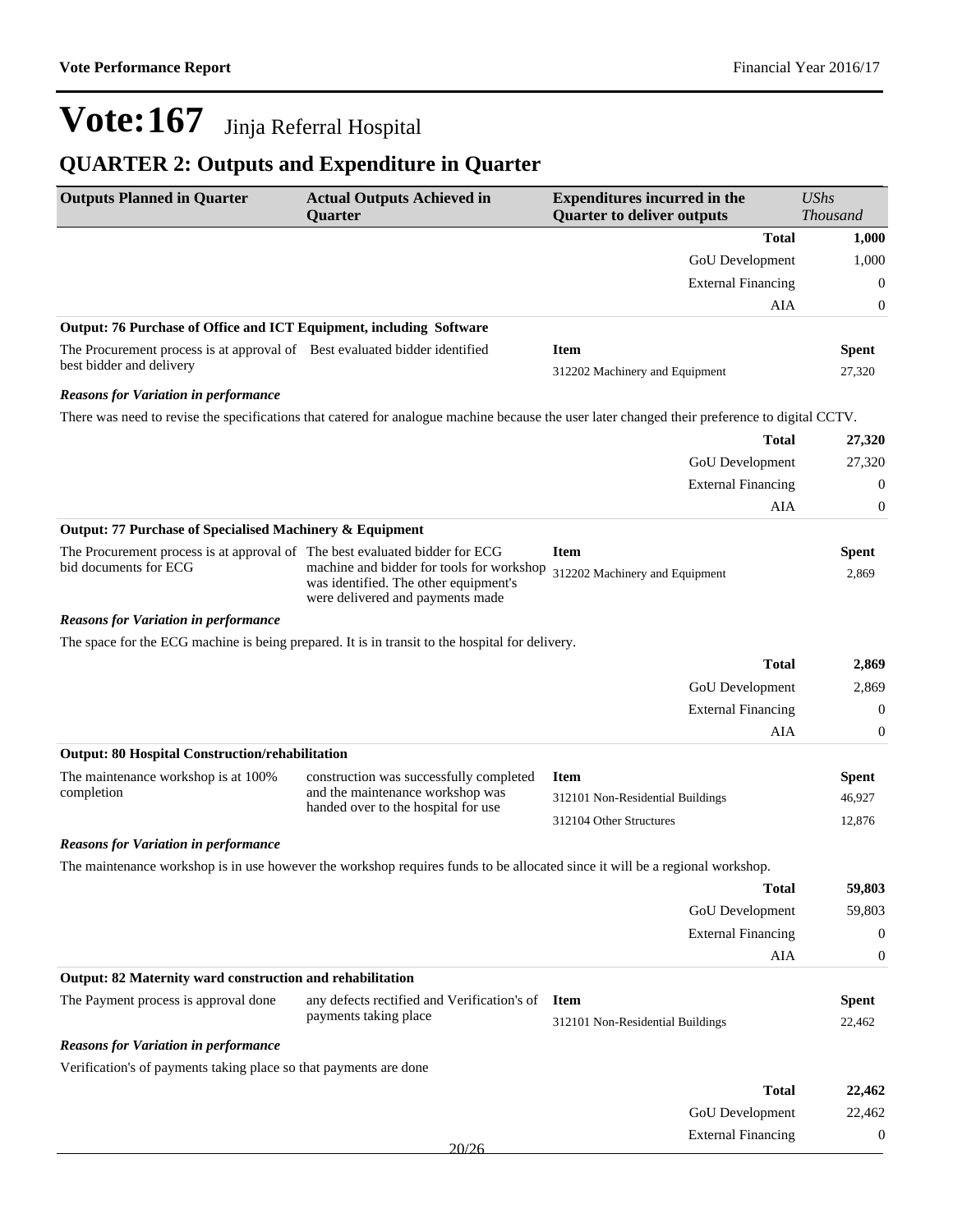### **QUARTER 2: Outputs and Expenditure in Quarter**

| <b>Outputs Planned in Quarter</b> | <b>Actual Outputs Achieved in</b><br><b>Ouarter</b> | <b>Expenditures incurred in the</b><br><b>Quarter to deliver outputs</b> | UShs<br><b>Thousand</b> |
|-----------------------------------|-----------------------------------------------------|--------------------------------------------------------------------------|-------------------------|
|                                   |                                                     | AIA                                                                      | $\overline{0}$          |
|                                   |                                                     | <b>Total For SubProgramme</b>                                            | 113,454                 |
|                                   |                                                     | <b>GoU</b> Development                                                   | 113,454                 |
|                                   |                                                     | <b>External Financing</b>                                                | $\overline{0}$          |
|                                   |                                                     | AIA                                                                      | $\overline{0}$          |
|                                   |                                                     | <b>GRAND TOTAL</b>                                                       | 2,446,566               |
|                                   |                                                     | Wage Recurrent                                                           | 1,652,020               |
|                                   |                                                     | Non Wage Recurrent                                                       | 581,841                 |
|                                   |                                                     | <b>GoU</b> Development                                                   | 113,454                 |
|                                   |                                                     | <b>External Financing</b>                                                | $\overline{0}$          |
|                                   |                                                     | AIA                                                                      | 99,250                  |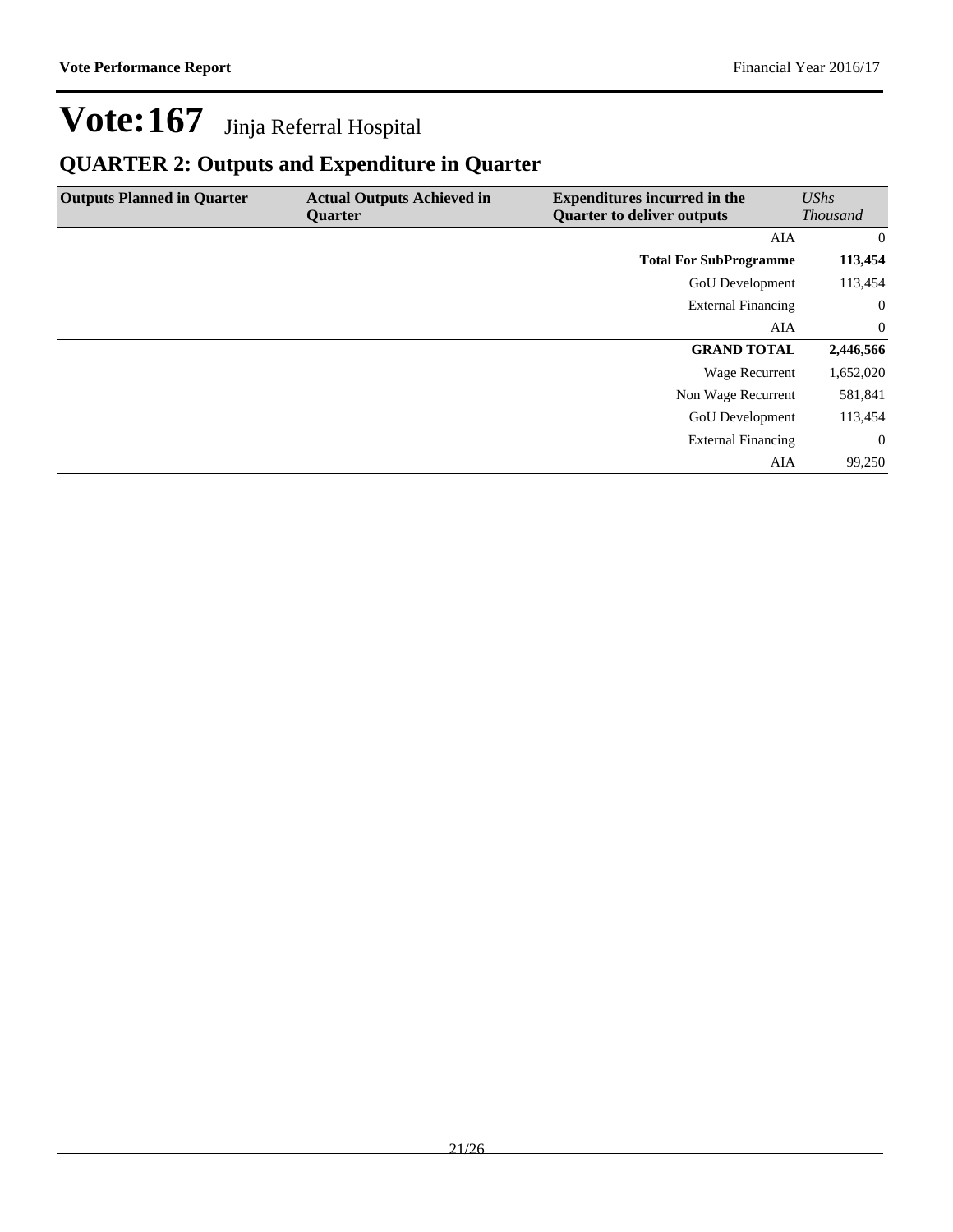#### *UShs Thousand* **Planned Outputs for the Quarter Estimated Funds Available in Quarter (from balance brought forward and actual/expected releaes)**

### **Program: 56 Regional Referral Hospital Services**

*Recurrent Programmes*

#### **Subprogram: 01 Jinja Referral Hospital Services**

*Outputs Provided*

### **Output: 01 Inpatient services**

| 7500 Admitted                                            | Item                                                    | <b>Balance b/f</b> | <b>New Funds</b> | <b>Total</b> |
|----------------------------------------------------------|---------------------------------------------------------|--------------------|------------------|--------------|
| 90 % bed occupancy rate<br>5 days average length of stay | 211101 General Staff Salaries                           | 635,257            | $\boldsymbol{0}$ | 635,257      |
| 1750 Deliveries made,<br>1,000 major surgeries           | 211103 Allowances                                       | 25                 | $\boldsymbol{0}$ | 25           |
|                                                          | 212102 Pension for General Civil Service                | 99,738             | $\boldsymbol{0}$ | 99,738       |
|                                                          | 213001 Medical expenses (To employees)                  | 525                | $\boldsymbol{0}$ | 525          |
|                                                          | 213002 Incapacity, death benefits and funeral expenses  | 250                | $\boldsymbol{0}$ | 250          |
|                                                          | 213004 Gratuity Expenses                                | 108,939            | 0                | 108,939      |
|                                                          | 221002 Workshops and Seminars                           | 30                 | $\boldsymbol{0}$ | 30           |
|                                                          | 221007 Books, Periodicals & Newspapers                  | 100                | $\mathbf{0}$     | 100          |
|                                                          | 221009 Welfare and Entertainment                        | 25                 | $\mathbf{0}$     | 25           |
|                                                          | 221014 Bank Charges and other Bank related costs        | 250                | $\boldsymbol{0}$ | 250          |
|                                                          | 222001 Telecommunications                               | 633                | $\boldsymbol{0}$ | 633          |
|                                                          | 223005 Electricity                                      | 1,500              | $\boldsymbol{0}$ | 1,500        |
|                                                          | 223006 Water                                            | 7,500              | $\boldsymbol{0}$ | 7,500        |
|                                                          | 223007 Other Utilities- (fuel, gas, firewood, charcoal) | 1,000              | $\mathbf{0}$     | 1,000        |
|                                                          | 224004 Cleaning and Sanitation                          | 6,671              | $\mathbf{0}$     | 6,671        |
|                                                          | 224005 Uniforms, Beddings and Protective Gear           | 625                | $\mathbf{0}$     | 625          |
|                                                          | 225001 Consultancy Services- Short term                 | 500                | $\boldsymbol{0}$ | 500          |
|                                                          | 228001 Maintenance - Civil                              | 1,130              | $\boldsymbol{0}$ | 1,130        |
|                                                          | 228003 Maintenance – Machinery, Equipment & Furniture   | 1,940              | 0                | 1,940        |
|                                                          | <b>Total</b>                                            | 866,636            | $\overline{0}$   | 866,636      |
| <b>Wage Recurrent</b>                                    |                                                         | 635,257            | 0                | 635,257      |
|                                                          | <b>Non Wage Recurrent</b>                               | 222,380            | 0                | 222,380      |
|                                                          | AIA                                                     | 9,000              | 0                | 9,000        |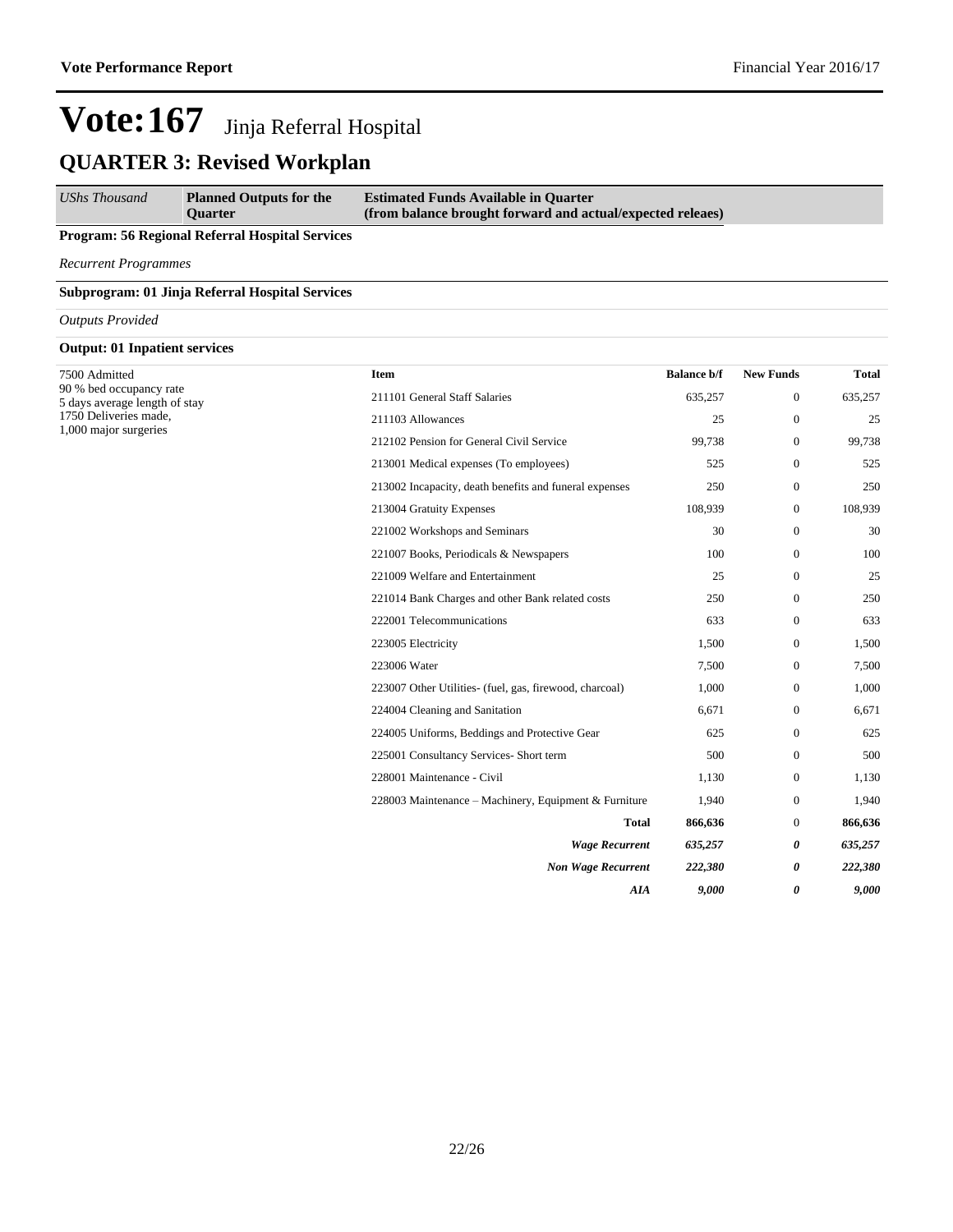| UShs Thousand                                           | <b>Planned Outputs for the</b><br><b>Quarter</b> | <b>Estimated Funds Available in Quarter</b><br>(from balance brought forward and actual/expected releaes) |                       |                  |                |
|---------------------------------------------------------|--------------------------------------------------|-----------------------------------------------------------------------------------------------------------|-----------------------|------------------|----------------|
| <b>Output: 02 Outpatient services</b>                   |                                                  |                                                                                                           |                       |                  |                |
| 25000 general out patients                              |                                                  | <b>Item</b>                                                                                               | <b>Balance b/f</b>    | <b>New Funds</b> | Total          |
| 250 casualty cases<br>17500 special clinics outpatients | 211103 Allowances                                | 174                                                                                                       | $\overline{0}$        | 174              |                |
|                                                         | 213001 Medical expenses (To employees)           | 100                                                                                                       | $\theta$              | 100              |                |
|                                                         |                                                  | 221003 Staff Training                                                                                     | 125                   | $\theta$         | 125            |
|                                                         |                                                  | 221011 Printing, Stationery, Photocopying and Binding                                                     | 4                     | $\theta$         | $\overline{4}$ |
|                                                         |                                                  | 227001 Travel inland                                                                                      | 413                   | $\Omega$         | 413            |
|                                                         |                                                  | <b>Total</b>                                                                                              | 817                   | $\Omega$         | 817            |
|                                                         |                                                  | <b>Wage Recurrent</b>                                                                                     | 0                     | 0                | 0              |
|                                                         |                                                  | <b>Non Wage Recurrent</b>                                                                                 | 817                   | 0                | 817            |
|                                                         |                                                  | AIA                                                                                                       | $\boldsymbol{\theta}$ | 0                | 0              |

### **Output: 04 Diagnostic services**

| 1000 X-ray examinations                                                                                    | Item                             | <b>Balance b/f</b> | <b>New Funds</b> | <b>Total</b> |
|------------------------------------------------------------------------------------------------------------|----------------------------------|--------------------|------------------|--------------|
| 66000 Ultra sound examinations<br>16500 Laboratory & pathological examinations<br>3,300 Blood transfusions | 211103 Allowances                | 100                | $\mathbf{0}$     | 100          |
|                                                                                                            | 221002 Workshops and Seminars    | 100                | $\mathbf{0}$     | 100          |
|                                                                                                            | 221009 Welfare and Entertainment | 125                | $\mathbf{0}$     | 125          |
|                                                                                                            | <b>Total</b>                     | 325                | $\mathbf{0}$     | 325          |
|                                                                                                            | <b>Wage Recurrent</b>            | 0                  | 0                | $\theta$     |
|                                                                                                            | <b>Non Wage Recurrent</b>        | 325                | 0                | 325          |
|                                                                                                            | AIA                              | $\theta$           | 0                | $\theta$     |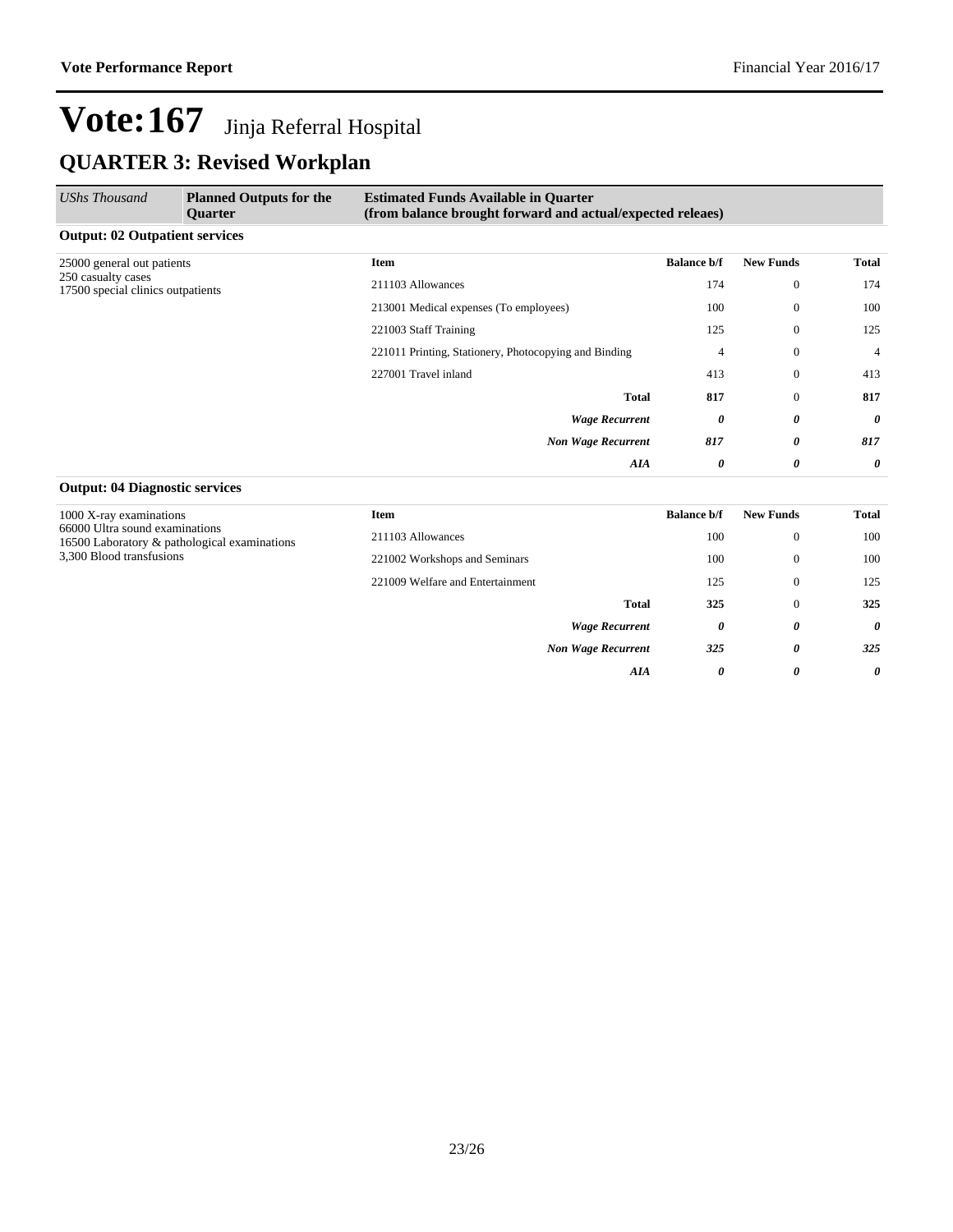| <b>UShs Thousand</b>                                                       | <b>Planned Outputs for the</b><br><b>Ouarter</b>           | <b>Estimated Funds Available in Quarter</b><br>(from balance brought forward and actual/expected releaes) |                    |                  |                       |
|----------------------------------------------------------------------------|------------------------------------------------------------|-----------------------------------------------------------------------------------------------------------|--------------------|------------------|-----------------------|
|                                                                            | <b>Output: 05 Hospital Management and support services</b> |                                                                                                           |                    |                  |                       |
|                                                                            | Monthly salaries for all staff paid and HR reports done    | Item                                                                                                      | <b>Balance b/f</b> | <b>New Funds</b> | <b>Total</b>          |
| Quarterly Hospital board meetings<br>Monthly Contract committee meetings   |                                                            | 213001 Medical expenses (To employees)                                                                    | 112                | $\mathbf{0}$     | 112                   |
| Monthly Departmental meetings held<br>Monthly Top management meetings held |                                                            | 213002 Incapacity, death benefits and funeral expenses                                                    | 250                | $\mathbf{0}$     | 250                   |
|                                                                            | Quarterly Hospital support supervision undertaken          | 221001 Advertising and Public Relations                                                                   | 250                | $\mathbf{0}$     | 250                   |
| Ouarte                                                                     |                                                            | 221002 Workshops and Seminars                                                                             | 105                | $\mathbf{0}$     | 105                   |
|                                                                            |                                                            | 221003 Staff Training                                                                                     | 350                | $\mathbf{0}$     | 350                   |
|                                                                            |                                                            | 221007 Books, Periodicals & Newspapers                                                                    | 43                 | $\mathbf{0}$     | 43                    |
|                                                                            | 221009 Welfare and Entertainment                           | 115                                                                                                       | $\mathbf{0}$       | 115              |                       |
|                                                                            | 221011 Printing, Stationery, Photocopying and Binding      | 4,635                                                                                                     | $\mathbf{0}$       | 4,635            |                       |
|                                                                            | 223007 Other Utilities- (fuel, gas, firewood, charcoal)    | 1,250                                                                                                     | $\boldsymbol{0}$   | 1,250            |                       |
|                                                                            |                                                            | 224004 Cleaning and Sanitation                                                                            | 15,920             | $\mathbf{0}$     | 15,920                |
|                                                                            |                                                            | 227001 Travel inland                                                                                      | 860                | $\mathbf{0}$     | 860                   |
|                                                                            |                                                            | 227002 Travel abroad                                                                                      | 3,000              | $\mathbf{0}$     | 3,000                 |
|                                                                            |                                                            | 227003 Carriage, Haulage, Freight and transport hire                                                      | 270                | $\mathbf{0}$     | 270                   |
|                                                                            |                                                            | 228001 Maintenance - Civil                                                                                | 2,500              | $\mathbf{0}$     | 2,500                 |
|                                                                            |                                                            | 228002 Maintenance - Vehicles                                                                             | 3,522              | $\overline{0}$   | 3,522                 |
|                                                                            |                                                            | 228003 Maintenance – Machinery, Equipment & Furniture                                                     | 636                | $\mathbf{0}$     | 636                   |
|                                                                            |                                                            | 228004 Maintenance - Other                                                                                | 3,000              | $\overline{0}$   | 3,000                 |
|                                                                            |                                                            | <b>Total</b>                                                                                              | 36,817             | $\mathbf{0}$     | 36,817                |
|                                                                            |                                                            | <b>Wage Recurrent</b>                                                                                     | 0                  | 0                | $\boldsymbol{\theta}$ |
|                                                                            |                                                            | <b>Non Wage Recurrent</b>                                                                                 | 36,817             | 0                | 36,817                |
|                                                                            |                                                            | AIA                                                                                                       | 0                  | 0                | $\theta$              |

### **Output: 06 Prevention and rehabilitation services**

| 1500 Family planning contacts                                                                                            | <b>Item</b>                      |                           | <b>Balance b/f</b> | <b>New Funds</b> | Total    |
|--------------------------------------------------------------------------------------------------------------------------|----------------------------------|---------------------------|--------------------|------------------|----------|
| 4000 Antenatal attendances<br>2000 Prevention of mother to child transmission of HIV<br>2625 Physiotherapy cases handled | 221009 Welfare and Entertainment |                           |                    | $\theta$         |          |
|                                                                                                                          | 227001 Travel inland             |                           | 150                | $\theta$         | 150      |
|                                                                                                                          |                                  | <b>Total</b>              | 151                | $\Omega$         | 151      |
|                                                                                                                          |                                  | <b>Wage Recurrent</b>     | $\theta$           | 0                | $\theta$ |
|                                                                                                                          |                                  | <b>Non Wage Recurrent</b> | 151                | 0                | 151      |
|                                                                                                                          |                                  | AIA                       | 0                  | 0                | 0        |

### **Output: 07 Immunisation Services**

|                                                         |                      |                           |                    | <b>New Funds</b> |                       |
|---------------------------------------------------------|----------------------|---------------------------|--------------------|------------------|-----------------------|
| 3600 Immunizations static<br>75 Immunisation outreaches | Item                 |                           | <b>Balance b/f</b> |                  | <b>Total</b>          |
|                                                         | 227001 Travel inland |                           | 295                | $\Omega$         | 295                   |
|                                                         |                      | <b>Total</b>              | 295                | $\Omega$         | 295                   |
|                                                         |                      | <b>Wage Recurrent</b>     | 0                  | 0                | $\boldsymbol{\theta}$ |
|                                                         |                      | <b>Non Wage Recurrent</b> | 295                | 0                | 295                   |
|                                                         |                      | AIA                       | $\theta$           | 0                | $\theta$              |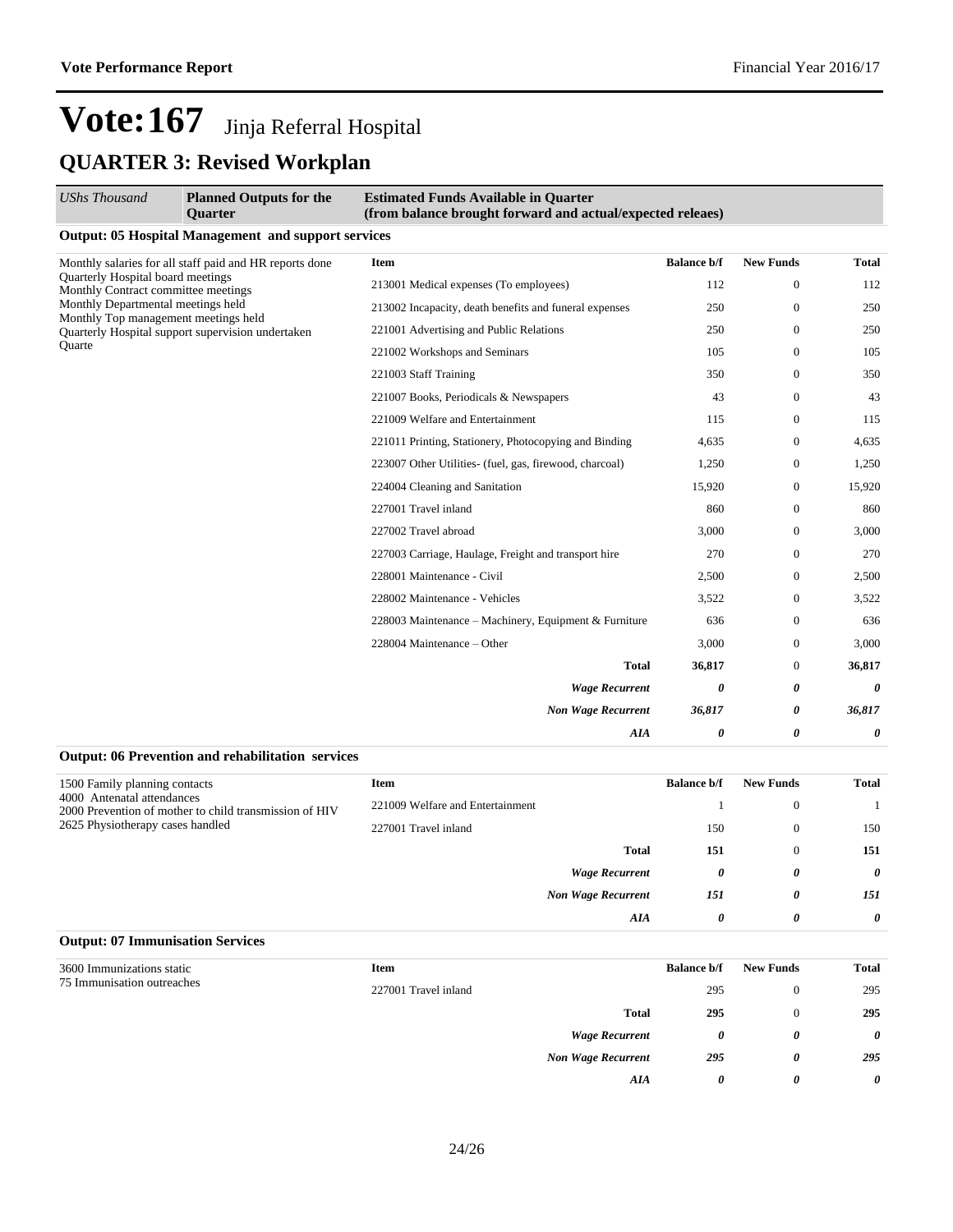### **QUARTER 3: Revised Workplan**

| <b>UShs Thousand</b> | <b>Planned Outputs for the</b> | <b>Estimated Funds Available in Quarter</b>                |
|----------------------|--------------------------------|------------------------------------------------------------|
|                      | <b>Ouarter</b>                 | (from balance brought forward and actual/expected releaes) |

### **Subprogram: 02 Jinja Referral Hospital Internal Audit**

*Outputs Provided*

### **Output: 05 Hospital Management and support services**

| 1. goods and services verified                                            | Item                          |                           | <b>Balance b/f</b> | <b>New Funds</b> | Total |
|---------------------------------------------------------------------------|-------------------------------|---------------------------|--------------------|------------------|-------|
| 2. Value for money in procurement monitored<br>3. Audit reports submitted | 211101 General Staff Salaries |                           | 1.750              | $\Omega$         | 1,750 |
| 4. Compliance to financial regulations monitored                          |                               | <b>Total</b>              | 1.750              | $\Omega$         | 1.750 |
| 5. Proper accountability adhered to                                       |                               |                           |                    |                  |       |
| 6. Effective internal controls established compliance to                  |                               | <b>Wage Recurrent</b>     | 1.750              | $\theta$         | 1.750 |
| financial regulations<br>5. Proper accountability                         |                               | <b>Non Wage Recurrent</b> | 0                  | 0                | 0     |
| 6. Effective internal control                                             |                               | AIA                       | 0                  | 0                | 0     |
|                                                                           |                               |                           |                    |                  |       |

*Development Projects*

### **Project: 1004 Jinja Rehabilitation Referral Hospital**

*Capital Purchases*

### **Output: 71 Acquisition of Land by Government**

continue to chase for land titles

#### **Output: 76 Purchase of Office and ICT Equipment, including Software**

| of Access control machines and CCTV installations | Item                           | <b>Balance b/f</b> | <b>New Funds</b> | <b>Total</b> |
|---------------------------------------------------|--------------------------------|--------------------|------------------|--------------|
|                                                   | 312202 Machinery and Equipment | 22,680             | 0                | 22,680       |
|                                                   | <b>Total</b>                   | 22,680             | 0                | 22,680       |
|                                                   | <b>GoU</b> Development         | 22,680             | 0                | 22,680       |
|                                                   | <b>External Financing</b>      | 0                  | $\theta$         | 0            |
|                                                   | AIA                            | 0                  | 0                | 0            |

#### **Output: 77 Purchase of Specialised Machinery & Equipment**

| installation and commission of ECG machine will be done,<br>tools for workshop delivered | Item                           |                           | <b>Balance b/f</b> | <b>New Funds</b> | <b>Total</b> |
|------------------------------------------------------------------------------------------|--------------------------------|---------------------------|--------------------|------------------|--------------|
|                                                                                          | 312202 Machinery and Equipment |                           | 260,678            | $\mathbf{0}$     | 260,678      |
|                                                                                          |                                | <b>Total</b>              | 260,678            | $\mathbf{0}$     | 260,678      |
|                                                                                          |                                | <b>GoU</b> Development    | 260,678            | 0                | 260,678      |
|                                                                                          |                                | <b>External Financing</b> | 0                  | 0                | $\theta$     |
|                                                                                          |                                | AIA                       | 0                  | 0                | 0            |

#### **Output: 80 Hospital Construction/rehabilitation**

| Maintenance workshop defects liability period will have<br>ended. defects if any rectified | Item                             |                           | <b>Balance b/f</b> | <b>New Funds</b> | Total   |
|--------------------------------------------------------------------------------------------|----------------------------------|---------------------------|--------------------|------------------|---------|
|                                                                                            | 312101 Non-Residential Buildings |                           | 161,680            | $\overline{0}$   | 161,680 |
|                                                                                            | 312104 Other Structures          |                           | 65,696             | $\overline{0}$   | 65,696  |
|                                                                                            |                                  | <b>Total</b>              | 227,375            | $\overline{0}$   | 227,375 |
|                                                                                            |                                  | <b>GoU</b> Development    | 227,375            | 0                | 227,375 |
|                                                                                            |                                  | <b>External Financing</b> | 0                  | 0                | 0       |
|                                                                                            |                                  | AIA                       | 0                  | 0                | 0       |